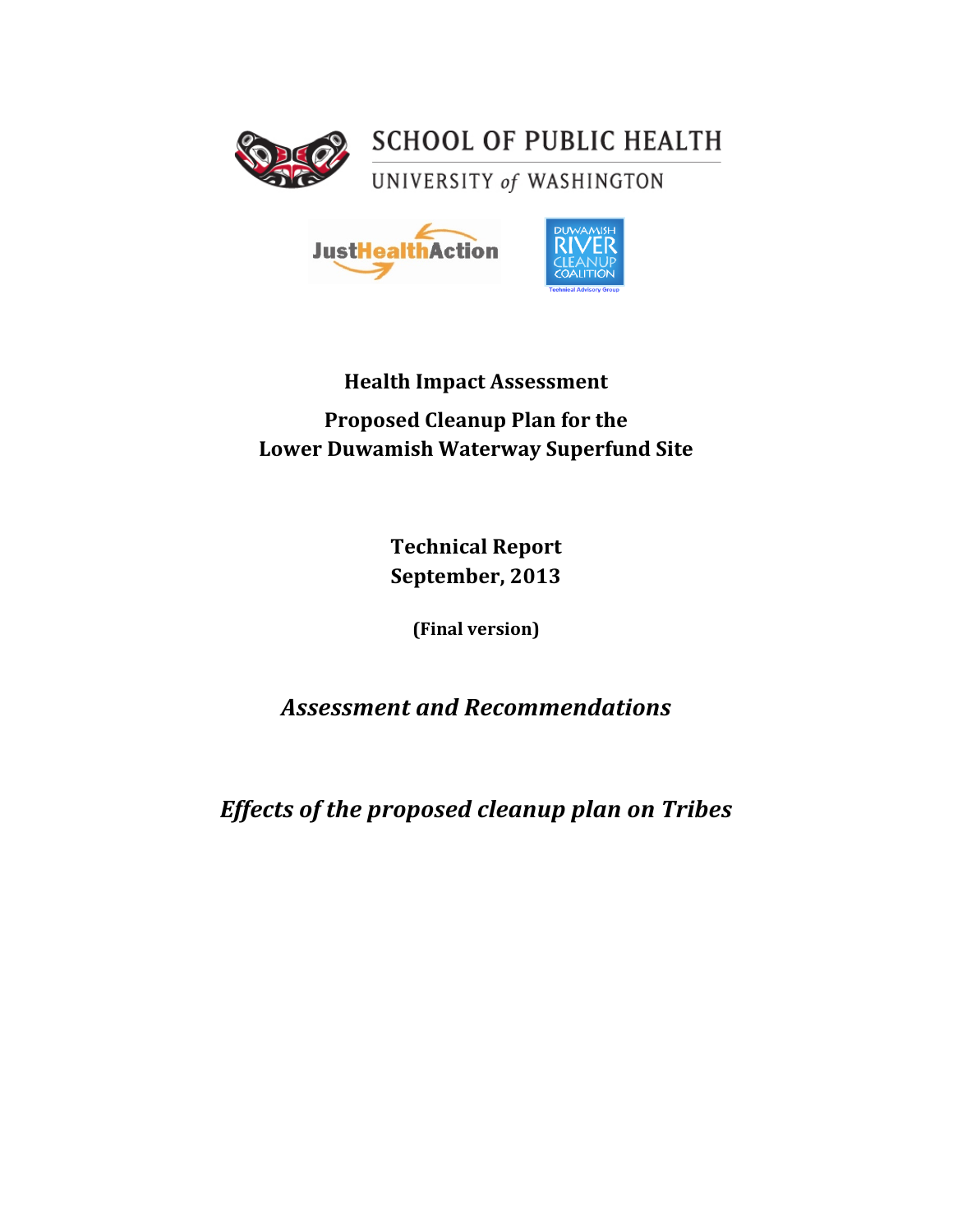# **Technical!report**

This technical report supports our HIA *Final Report*, published in September, 2013. This technical report is identical to the version that accompanied our *Public Comment HIA Report*, which was submitted to EPA on June 13, 2013.

# **Acknowledgment!and!disclaimer**

We are indebted to the many agencies, organizations, and individuals who have contributed their time, information, and expertise to this project.

This project and report were supported by a grant from the Health Impact Project, a collaboration of the Robert Wood Johnson Foundation and The Pew Charitable Trusts; and also by the Rohm & Haas Professorship in Public Health Sciences, sponsored by the Rohm & Haas Company of Philadelphia.

The views expressed are those of the authors and do not necessarily reflect the views of the Health Impact Project, The Pew Charitable Trusts, the Robert Wood Johnson Foundation, or the Rohm & Haas Company.

# **Health Impact Assessment authors**

| William Daniell   | University of Washington                                  |
|-------------------|-----------------------------------------------------------|
| Linn Gould *      | Just Health Action                                        |
| <b>B</b> Cummings | Duwamish River Cleanup Coalition/Technical Advisory Group |
| Jonathan Childers | University of Washington                                  |
| Amber Lenhart     | University of Washington                                  |
|                   |                                                           |

\* Primary author(s) for this technical report.

# **Suggested citation**

Gould L, Cummings BJ, Daniell W, Lenhart A, Childers J. *Health Impact Assessment: Proposed Cleanup Plan for the Lower Duwamish Waterway Superfund Site; Technical Report: Effects of the proposed cleanup plan on Tribes.* Seattle, WA: University of Washington, Just Health Action, and Duwamish River Cleanup Coalition/Technical Advisory Group. September 2013.

# Please direct any correspondence to:

William Daniell Department of Environmental and Occupational Health Sciences University of Washington, Box 357234 Seattle, WA 98195-7234 bdaniell@uw.edu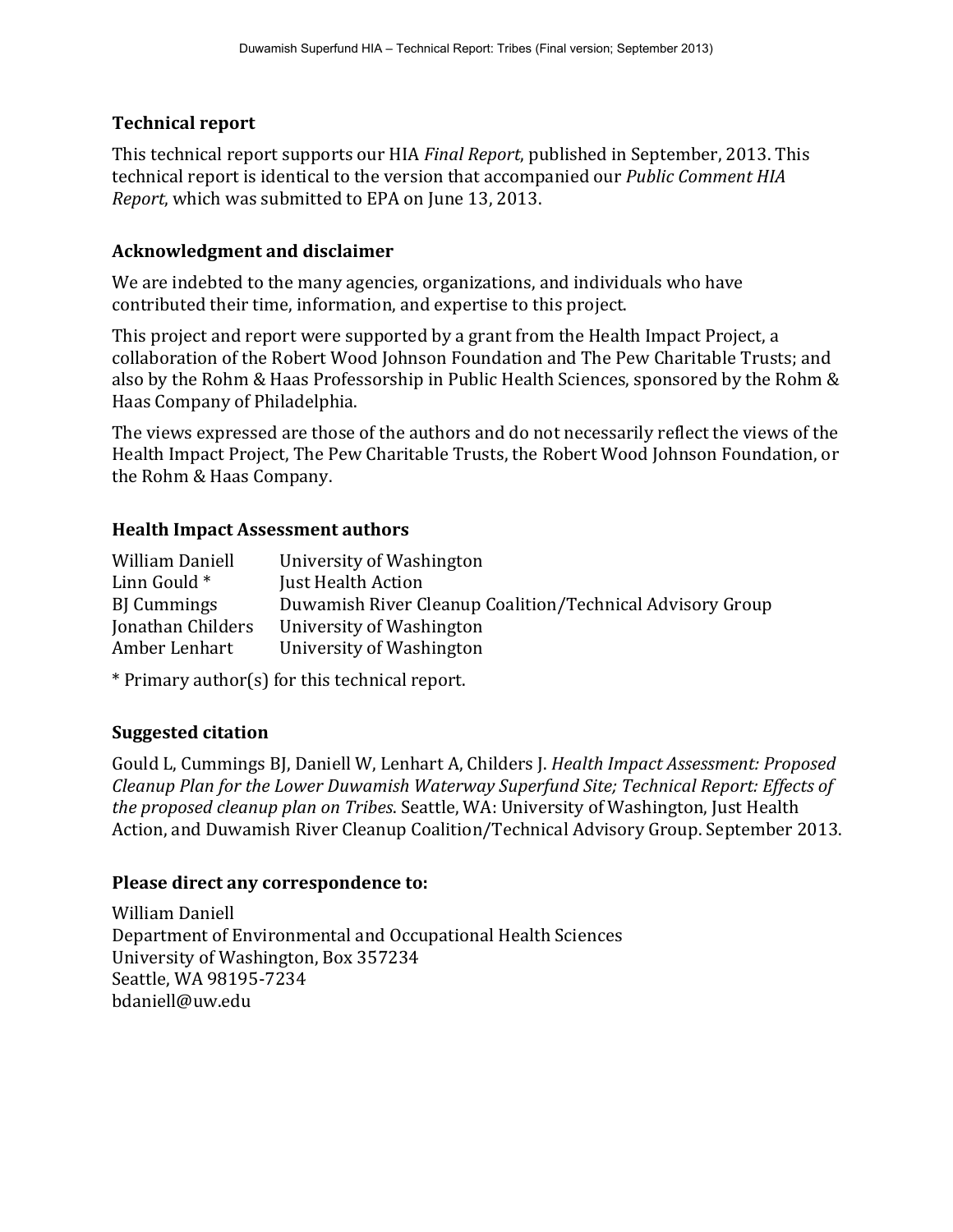# **Duwamish Superfund Health Impact Assessment Tribal Impacts)Technical)Report)** Final Report June 5, 2013

## 1. Introduction

Three Native American Tribes, the Duwamish, Muckleshoot, and Suguamish may potentially be affected by unintended health consequences of the Lower Duwamish Waterway (LDW). Although cleanup of the river will result in reduced sediment contamination levels and therefore decreased seafood tissue concentrations over time, residual<sup>1</sup> contamination and restrictions on river usage could affect the health of the Tribes in ways beyond those described in a traditional human health risk assessment.

In this technical report, we describe the current status of health in the Tribal populations, identify how contaminated sites have affected Tribal health in the past, assess how the proposed cleanup plan will affect Tribal health, and make recommendations for how the cleanup plan can be approached in a way that addresses health impacts and reduces inequities for these three Tribes.

# 2. Information Resources

!!!!!!!!!!!!!!!!!!!!!!!!!!!!!!!!!!!!!!!!!!!!!!!!!!!!!!!!!!!!

Both qualitative and quantitative information was collected for this technical report, drawing on diverse resources including: available statistics; empirical research; a Tribal Advisory Committee formed specifically for the Health Impact Assessment (HIA); a Duwamish Tribe focus group; and technical advisors to the Tribal Advisory Committee and HIA team.

*Statistical resources:* Much of our statistical data came from the following locations: 2010 U.S. Census Bureau; Behavioral Risk Factor Surveillance System; National Vital Statistics System; and the Urban Indian Health Institute: Seattle Indian Health Board.

Literature resources: A literature review was conducted to examine how Tribes conceptualize health, and how Tribal health is affected by contamination.

*Tribal Advisory Committee resource:* The Tribal Advisory Committee (TAC) is assisting the HIA team in understanding the Tribal concept of health, identifying concerns about the cleanup, developing recommendations, and informing their respective Tribal councils about the HIA progress. This committee includes two members of the Duwamish Tribe and two professional staff employees of the Suquamish Tribe. The Muckleshoot Tribe has chosen not to participate. Four TAC meetings were held on May 29<sup>th</sup>, June  $13^{th}$ , and October  $16^{th}$ , 2012 and February  $13^{th}$ , 2013.

*Duwamish Tribe resource:* On January 8, 2013, the HIA team met with eight members of the Duwamish Tribe who volunteered to participate in a focus group with health related questions

 $1$  In the context of this report, residual contamination is defined as any contamination level above Puget Sound background and lasts as long as Institutional Controls are in place.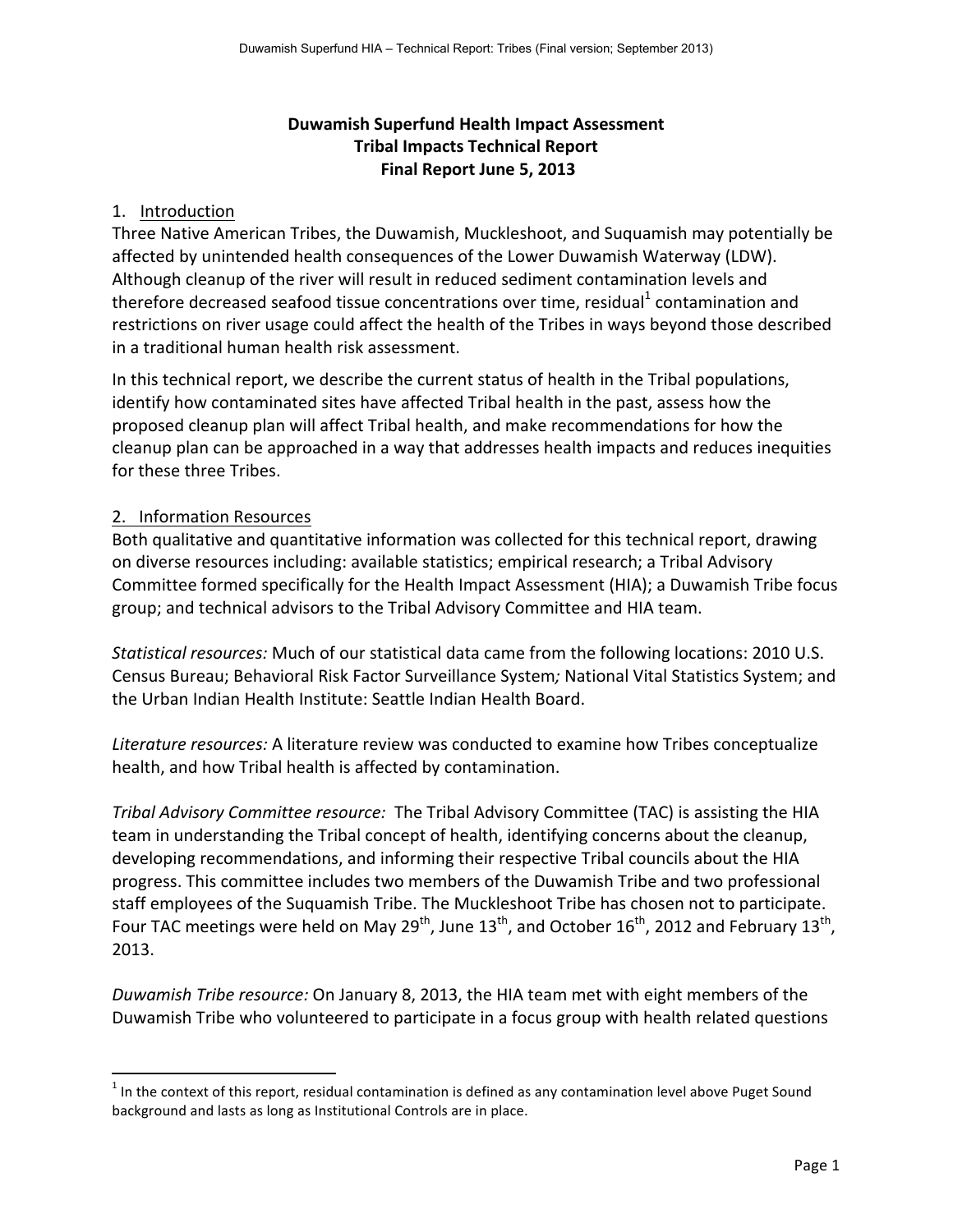about the Duwamish River cleanup. Focus group procedures were approved in advance by the University of Washington Human Subjects Division (minimal risk).

*Decision Research resource: Dr. Jamie Donatuto and Dr. Robin Gregory from Decision Research* (Eugene, Oregon) acted as technical advisors to the HIA team and Tribal Advisory Committee. Dr. Donatuto, as an employee of the Swinomish Indian Tribal Community (La Conner, WA), and Dr. Robin Gregory, as an expert advisor from Decision Research, are in the process of developing an evaluation tool that explores how contamination of Coast Salish natural resources may affect Tribal health (Donatuto et al, 2011; manuscript in progress).

# 3. Tribal Baseline Community Profile

!!!!!!!!!!!!!!!!!!!!!!!!!!!!!!!!!!!!!!!!!!!!!!!!!!!!!!!!!!!!

There are 37 American Indian Tribal communities in Washington State<sup>2</sup>. According to the 2010 Census, American Indians and Alaska Natives (AI/AN) currently account for about 1.5% of the WA State population and approximately 2% of the King County population (US Census Bureau, 2010). The three Tribal communities directly affected by the proposed cleanup plan are the Duwamish, Muckleshoot, and Suquamish. All three Tribes are a Lushootseed (Puget Salish) speaking people who have lived in the Central Puget Sound for approximately 10,000 years. Historically, they have depended on abundant natural resources including but not limited to salmon, cod and other bottom fish, clams and other shellfish, berries, roots, ducks and other waterfowl, deer and other land game for food for family use, ceremonial feasts, and for trade. Throughout history, the Duwamish River has provided both physical and spiritual sustenance to these three Tribal communities.

In 1855, the Treaty of Point Elliott reaffirmed that signatory Tribes occupying lands situated in Washington Territory had "the right of taking fish at usual and accustomed grounds and stations." In *United States v. Washington* (1974), otherwise known as the Boldt Decision, usual and accustomed were described to mean "every fishing location where members of a tribe customarily fished from time to time at and before treaty times, however distant from the usual habitat of the tribe, and whether or not other tribes then also fished in the same waters." The Boldt Decision also reaffirmed the right for the Tribes to have the opportunity to take up to 50% of the harvestable number of fish at usual and accustomed grounds and stations (*United States v. Washington, 1974*). Finally, O'Neill has clarified the meaning of "fishable waters" to mean that the Tribes have a right to take fish adequate in both quantity and quality (2013). In a United States vs Washington case referred to as the "Culverts case", the district court considered "whether the right of taking fish incorporates the right to have treaty fish protected from environmental degradation". It held that "implicitly incorporated in the treaties' fishing clause is the right to have the fishery habitat protected from man-made despoliation" (O'Neill,  $2013$ ).

<sup>&</sup>lt;sup>2</sup>There are currently 29 federally recognized Tribes in Washington State. In addition, there are eight tribal communities classified by the government as "unrecognized"; although most signed treaties with the federal government, these were either not ratified in Congress or simply not recognized.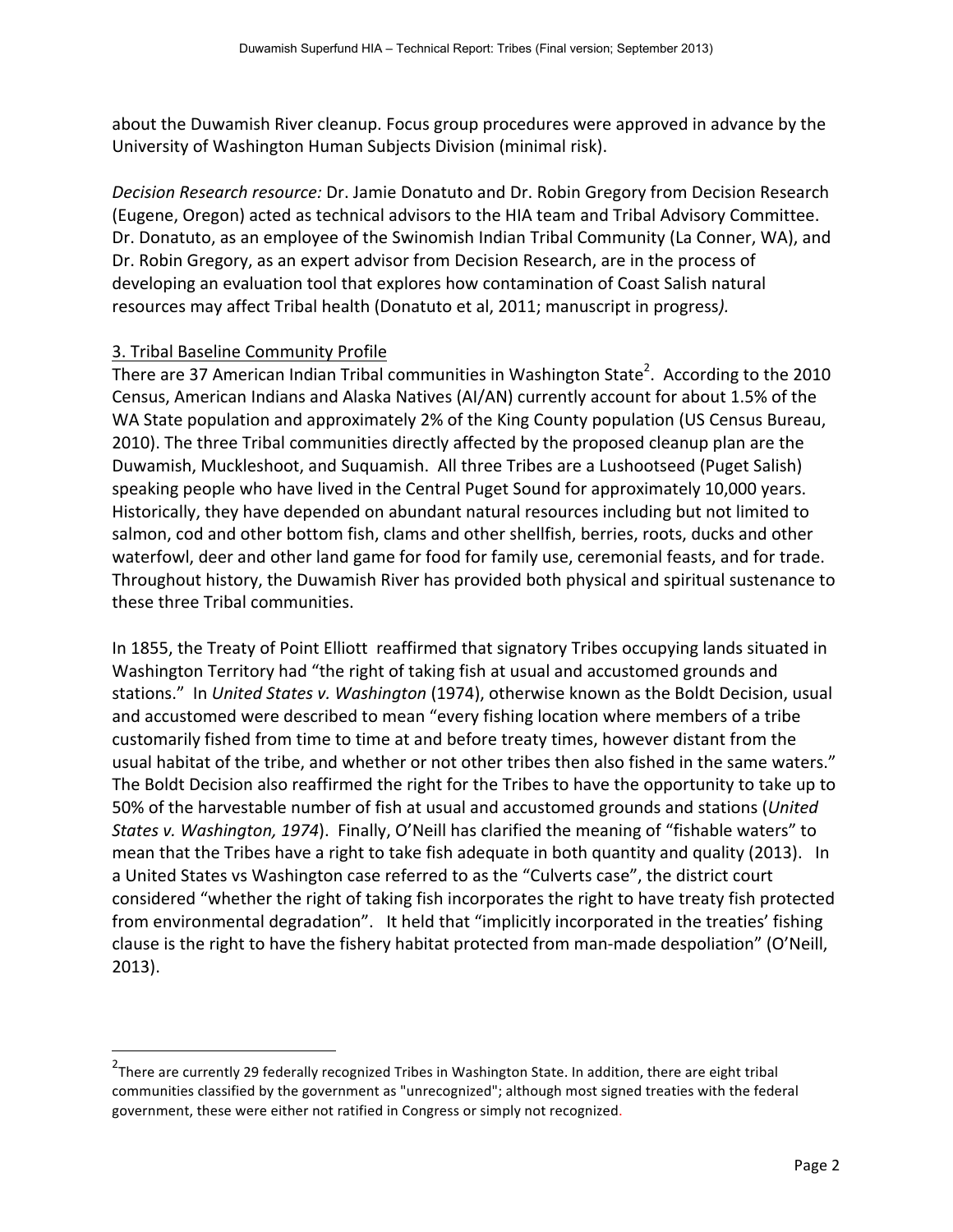### *Duwamish(Tribe*

The Dkh<sup>w</sup>'Duw'Absh are "The People of the Inside." The Duwamish Tribe's ancestral homelands are along the waters of Elliott Bay and the Duwamish River watershed. In 1851, the Duwamish people occupied 17 villages and 90 longhouses (www.duwamishtribe.org/index.html).

The Duwamish Tribe currently has nearly 600 enrolled Native American members. All are direct descendants of Seattle's First People. Many enrolled members still live in Duwamish territory, which includes Seattle, Burien, Tukwila, Renton, and Redmond. Duwamish members are actively involved in the Duwamish Tribal Council, Duwamish Tribal Services Board of Directors and General Council. The Tribe's Longhouse sits on the bank of the Duwamish River, at the site of the Tribe's historic winter fishing village, a National Historic Site.

Although Chief Seattle was the first signer of the 1855 Treaty of Point Elliott, city fathers fought a proposed Duwamish reservation. As a result the Duwamish Tribe has neither federal recognition nor fishing treaty rights that were granted to the other Tribes in the Treaty of Point Elliott and upheld in the Boldt Decision. The Duwamish Tribe continues to seek restoration of its status as a recognized Tribe and all rights and services that Tribal sovereignty guarantees. The Tribe submitted a petition under the Federal Acknowledgement Process and was acknowledged at the end of the Clinton Administration. This decision was reversed by the Bush administration. The Tribe is currently seeking to reverse this decision in Federal Court.

## **Muckleshoot Tribe**

The Muckleshoot Indian Tribe is a federally recognized Indian Tribe whose membership is composed of descendants of the Duwamish and Upper Puyallup people. The Tribe's name is derived from the native name for the prairie on which the Muckleshoot Reservation was established. The Reservation lies along the White River and State Road 164 in Auburn, WA and was established in 1857. The Muckleshoot Tribe currently has approximately 1,660 enrolled members (http://www.muckleshoot.nsn.us/about-us/overview.aspx).

According to the Boldt Decision, the ancestors of the present day Muckleshoot Indians have usual and accustomed fishing places primarily at locations on the upper Puyallup, the Carbon, Stuck, White, Green, Cedar and Black Rivers, the tributaries to these rivers (including Soos Creek, Burns Creek and Newaukum Creek) and Lake Washington, and secondarily in the saltwater of Puget Sound (*United States v Washington, 1974*). The Tribe currently conducts seasonal, commercial, ceremonial, and subsistence netfishing operations in the Duwamish River (Lower Duwamish Waterway Group, 2012).

## Suquamish Tribe

The federally recognized Suquamish are the "people of the clear salt water." They traditionally lived along the Kitsap Peninsula, including Bainbridge and Blake Islands, across Puget Sound from present Seattle (www.suquamish.nsn.us/HistoryCulture.aspx). The Suquamish Tribe has approximately 950 enrolled members, of which half live on the Port Madison Indian Reservation (www.suquamish.nsn.us/HistoryCulture.aspx).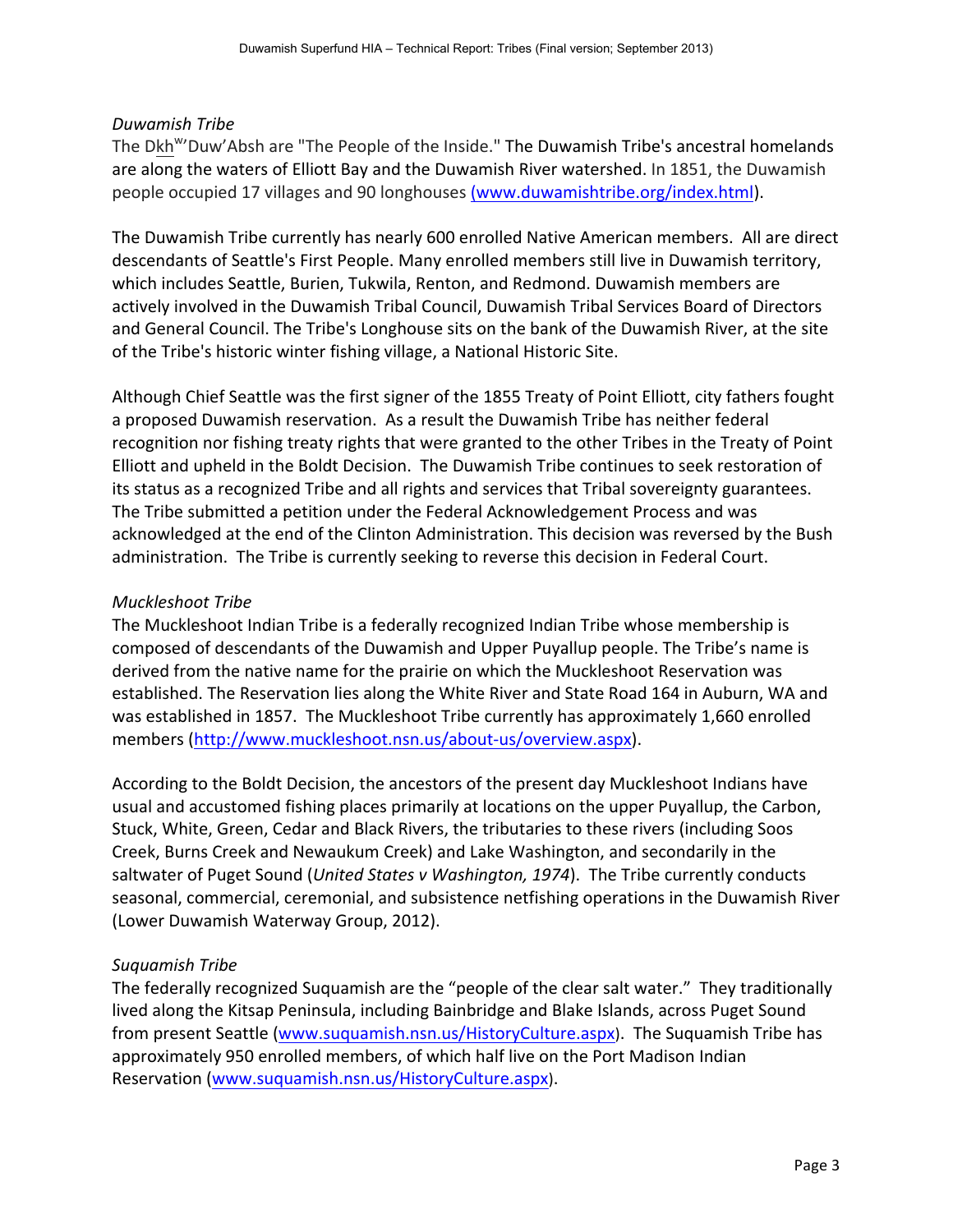The Suquamish Tribe's usual and accustomed fishing places include the marine waters of Puget Sound from the northern tip of Vashon Island to the Fraser River in Canada, including Haro and Rosario Straights and streams draining into the western side of central Puget Sound (The Suquamish Tribe, 2000). The Suquamish Tribe actively manages seafood resources just north (downstream) of the Duwamish Superfund Site (Lower Duwamish Waterway Group, 2012).

## 4. Health of the Affected Tribes

There are no health data publicly available that are specific to the Duwamish, Muckleshoot, or Suguamish Tribes. Most Tribes keep health data private because the data is either statistically unstable (difficult to interpret due to small population size) or because of distrust in how the information might be misused. Because Duwamish, Muckleshoot, and Suquamish Tribal health data is not available, information was compiled for the (American Indian/Alaska Native (AI/AN) population at the King County and Washington State levels and compared to the general population. Much of the health data described below comes from the Urban Indian Health Institute (2011) and a data request by the HIA team. Data was collected for 14 indicators representing important components of socioeconomic conditions, mortality, heart health, maternal and child health, mental health and wellness, and general health as shown in Table 1. The data shows that statistically significant ( $p=0.05$ ) health disparities exist for both the King County and Washington AI/AN populations relative to the general population for close to 80% of the indicators. AI/ANs are more than 2.6 times as likely to be in poverty, 2.8 times less likely to have a college education, and 1.9 times as likely to be unemployed, compared to the general population. AI/ANs in King County are 1.9 times as likely to smoke, 2.1 times more likely to have diabetes and 1.75 times more likely to be obese. All three of these factors are associated with heart disease (2.3 times as likely in the AI/AN population), which is the leading cause of death in the United States for both Natives and the general population. Table 1 also shows statistically significant disparities in infant mortality rates, mental distress (stress, depression, and problems with emotions), cirrhosis deaths, and asthma.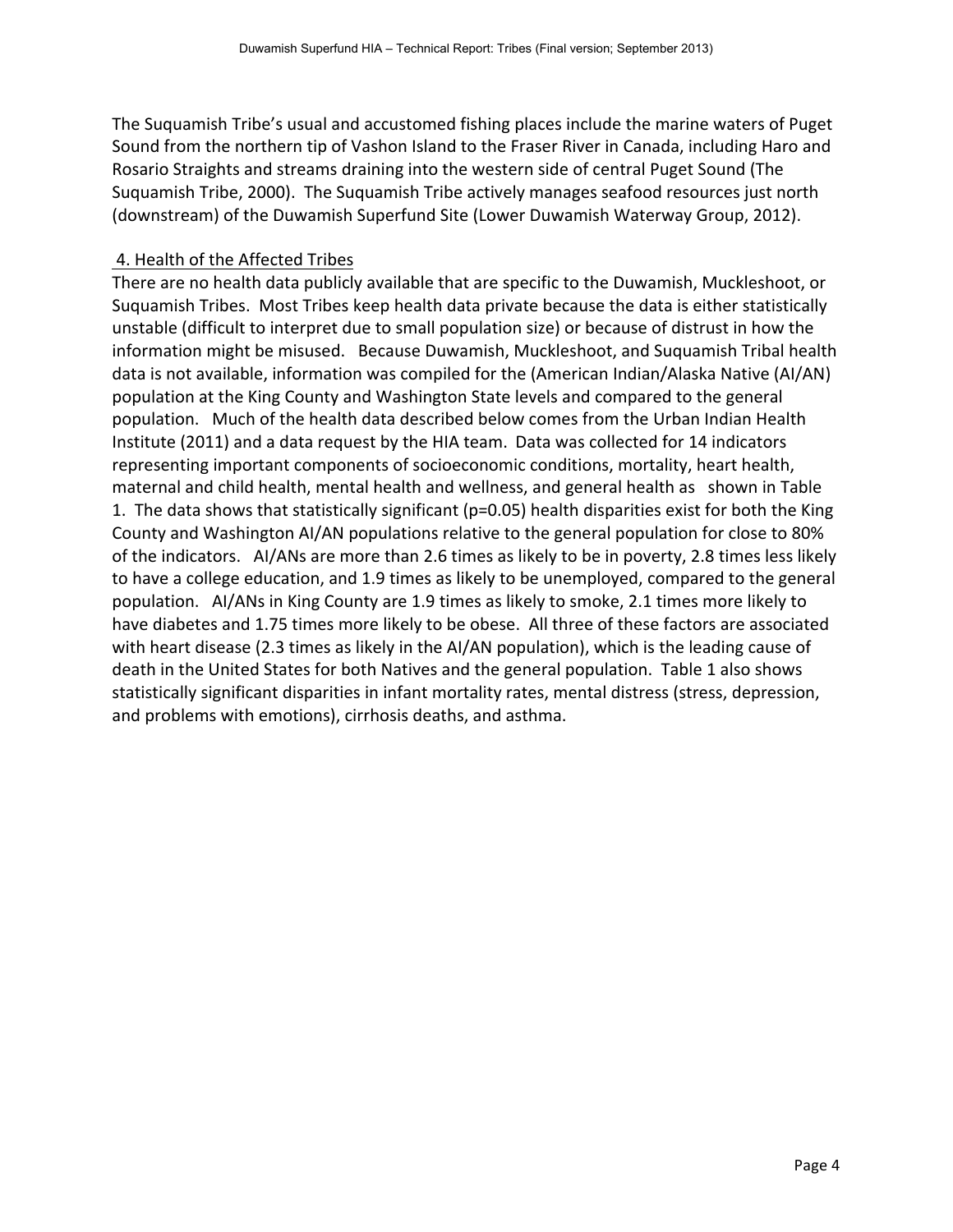| Indicators/Source                      | <b>WA AI/AN</b>                                    | <b>WA Gen Pop</b>                                  | <b>KC AI/AN</b>                                      | <b>KC Gen Pop</b>                                    |  |  |
|----------------------------------------|----------------------------------------------------|----------------------------------------------------|------------------------------------------------------|------------------------------------------------------|--|--|
| Sociodemographics                      |                                                    |                                                    |                                                      |                                                      |  |  |
| <b>Poverty (percent)</b>               | $26.3*$                                            | 12.1                                               | $25.1^*$                                             | 9.7                                                  |  |  |
| Source                                 |                                                    | US Census, ACS 2006-2010; GCT1701                  |                                                      | US Census, ACS 2005-2009:GTC1701                     |  |  |
| <b>College Education (percent)</b>     | $13.2*$                                            | 31.0                                               | $16*$                                                | 44.8                                                 |  |  |
| Source                                 | US Census, ACS 2006-2010; B15002                   |                                                    | US Census, ACS 2005-2009; B15002                     |                                                      |  |  |
| <b>Unemployment (percent)</b>          | $16.4*$                                            | 7.6                                                | $10.9*$                                              | 5.7                                                  |  |  |
| Source                                 |                                                    | US Census, ACS 2006-2010: DP03                     |                                                      | US Census, ACS 2005-2009: DP03                       |  |  |
| <b>Mortality</b>                       |                                                    |                                                    |                                                      |                                                      |  |  |
| <b>Cancer mortality per 100,000</b>    | 170.3                                              | 177.7                                              | 177.3                                                | 165.6                                                |  |  |
| Source                                 | US National Center for Health Statistics 2004-2008 |                                                    | U.S. National Center for Health Statistics 2003-2007 |                                                      |  |  |
| Heart disease mortality per 100,000    | 185.5                                              | 168.5                                              | 176.5                                                | 152.6                                                |  |  |
| Source                                 | US National Center for Health Statistics 2004-2008 |                                                    |                                                      | U.S. National Center for Health Statistics 2003-2007 |  |  |
| <b>Heart health</b>                    |                                                    |                                                    |                                                      |                                                      |  |  |
| <b>Heart disease (percent)</b>         | $4.9*$                                             | 3.5                                                | 6.3                                                  | 2.8                                                  |  |  |
| Source                                 | BRFSS 2006-2010                                    |                                                    | BRFSS 2005-2010                                      |                                                      |  |  |
| <b>Smoking (percent)</b>               | 31.3*                                              | 15.9                                               | $23.7^*$                                             | 12.1                                                 |  |  |
| Source                                 | BRFSS 2006-2010                                    |                                                    | BRFSS 2005-2010                                      |                                                      |  |  |
| <b>Diabetes (percent)</b>              | $11.5*$                                            | 7.3                                                | $12.2*$                                              | 5.9                                                  |  |  |
| Source                                 | BRFSS 2006-2010                                    |                                                    | BRFSS 2006-2010                                      |                                                      |  |  |
| <b>Obesity</b> (percent)               | 39.0*                                              | 25.6                                               | $35.3*$                                              | 20.1                                                 |  |  |
| Source                                 | BRFSS 2006-2010                                    |                                                    | BRFSS 2006-2010                                      |                                                      |  |  |
| <b>Maternal and childhealth</b>        |                                                    |                                                    |                                                      |                                                      |  |  |
| Infant mortality per 1,000 live births | $9.7*$                                             | 5.1                                                | $13.2*$                                              | 4.5                                                  |  |  |
| Source                                 | US National Center for Health Statistics 2003-2007 |                                                    | US National Center for Health Statistics 2002-2006   |                                                      |  |  |
| Low birth weight (percent)             | $7.6*$                                             | 6.3                                                | 6.9                                                  | 6.5                                                  |  |  |
| Source<br>Mental health                | US National Center for Health Statistics 2004-2008 |                                                    | US National Center for Health Statistics 2003-2007   |                                                      |  |  |
|                                        |                                                    |                                                    |                                                      |                                                      |  |  |
| <b>Mental distress (percent)</b>       | $19.1*$                                            | 99                                                 | $15.7*$                                              | 83                                                   |  |  |
| Source                                 | BRFSS 2006-2010                                    |                                                    | BRFSS 2005-2010                                      |                                                      |  |  |
| Wellness                               |                                                    |                                                    |                                                      |                                                      |  |  |
| Cirrhosis deaths per 100,000           | $31.6*$                                            | 9.1                                                | $24.3*$                                              | 7.8                                                  |  |  |
| Source<br>Asthma (percent)             |                                                    | US National Center for Health Statistics 2004-2008 |                                                      | US National Center for Health Statistics 2003-2007   |  |  |
|                                        | $17.3*$                                            | 9.2                                                | $17.3*$                                              | 8.1                                                  |  |  |
| Source                                 | BRFSS 2006-2010                                    |                                                    | BRFSS 2005-2010                                      |                                                      |  |  |

| Table 1: Comparison of American Indian/Alaska Native Indicators to General Population in Washington State and King County |  |
|---------------------------------------------------------------------------------------------------------------------------|--|
|---------------------------------------------------------------------------------------------------------------------------|--|

Health data produced by: Urban Indian Health Institute: Seattle Indian Health Board

U.S Census Data and Table 1 compiled by: Just Health Action

BRFSS- Behavioral Risk Factor Surveillance System

\* Statistically significant at p= 0.05

## 5. Tribal concept of health – How do Tribes think of health compared to the general population*?(*

In this section, we briefly describe the way that the general U.S. population has traditionally conceptualized health and compare it to the way Native Americans view health. The HIA team met with both the Tribal Advisory Committee (TAC) and 8 members of the Duwamish Tribe to explore how Tribal health is conceptualized from both an individual and community perspective. (The Muckleshoot Tribe chose not to participate in the TAC).

#### *General population health models*

Approaches to describing and understanding the factors that determine health in the U.S have been traditionally described through two models: 1) the biomedical model, and 2) the lifestyle approach. The biomedical model views physical, chemical, or biological agents as the primary causes of disease. The traditional human health risk assessment is an example of this model in that it evaluates how exposure to chemicals results in an increased or decreased risk of cancer or non-cancer disease development. The lifestyle model views individual behavior as a key determinant of health and focuses on how an individual can change his/her health outcome by making different choices. For example, if advisory signs are placed along the Duwamish to not harvest the seafood, an individual makes a "choice" of whether he/she wants to continue to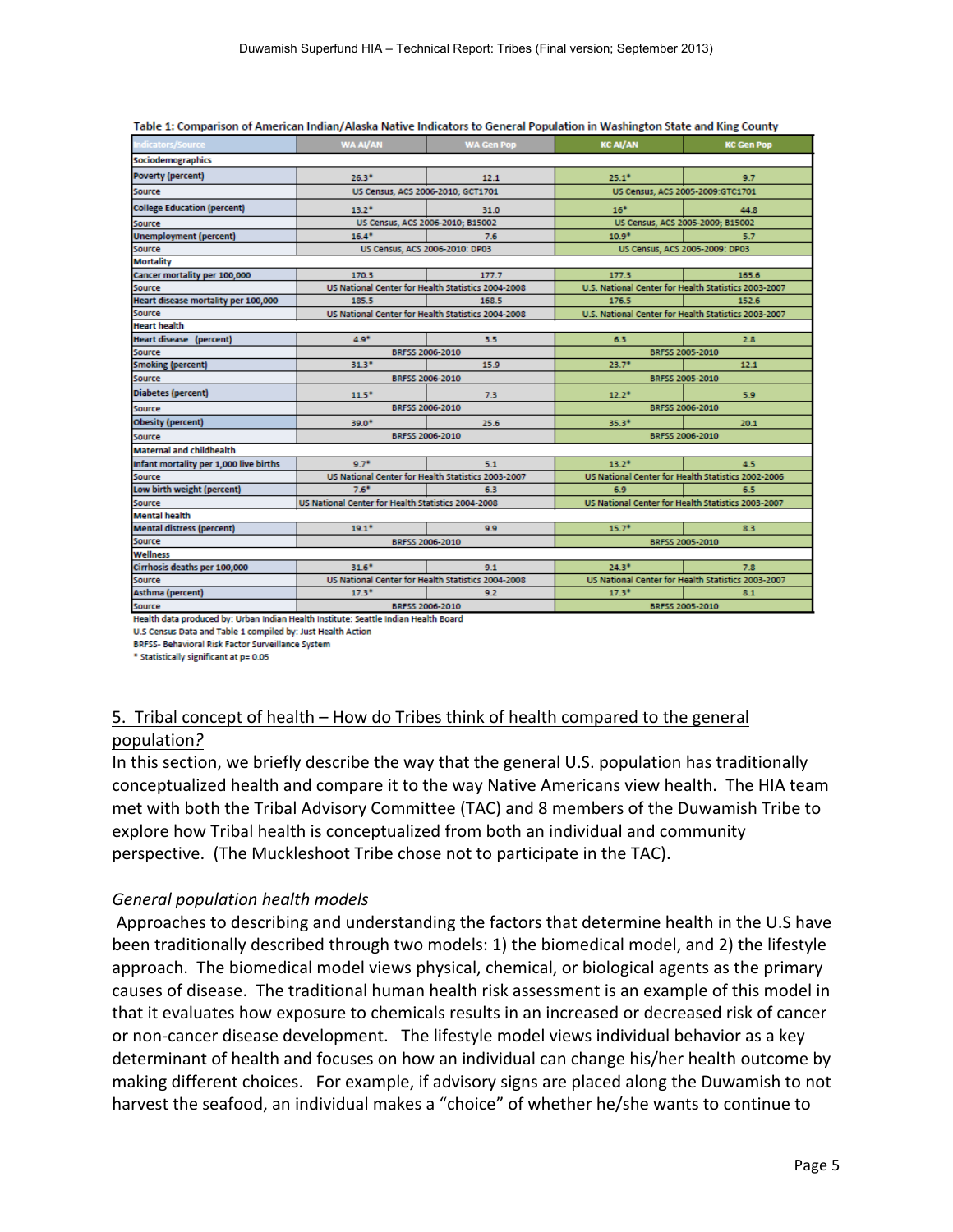consume seafood. Recently, U.S. institutions (e.g., Institute of Medicine, Centers for Disease Control, etc) and this HIA have adopted an emerging "social determinants of health" (SDOH) model to conceptualize health defined as "the circumstances people are born with, grow, live, work, and age in, including the health care system" (WHO, 2008). As this SDOH model has gained traction, researchers are developing new methods to measure health in multiple dimensions, some of which are referred to as cumulative health impact analyses or in the case of this report, Health Impact Assessment.

## **Tribal health model**

The Native American concept of health traditionally embodies a holistic perspective. One member of the Tribal Advisory Committee (TAC) described individual health as "*being at one with the universe, being in a state of non-conflict."* The Medicine Wheel, a symbol of wholeness, is often used to describe traditional concepts of health (Dapice, 2006). It is divided into 4 quadrants representing the physical, emotional, spiritual, and mental world and is still used by many AI/ANs around Puget Sound today to describe pathways to healing, supporting others, and reclaiming of culture (Urban Indian Health Institute, Seattle Indian Health Board, 2011; www.nwic.edu/news/true-community-garden). One member of the Duwamish Tribe described being healthy as "diet, exercise, mental health, and spirituality. Measured by ... a balance of all 4 elements."

The well-being of the community is also important in tribal concepts of health. One TAC member described community health as "*support networks, resilience, ability to respond... and measured by whether community has resources needed to respond and adapt.*" Additionally, health incorporates the well-being of the environment as described by a Duwamish Tribe member: "Good air, water, food resources, self-sufficiency, involvement anywhere you can *help."* The concept of health is not just individualistic, but also encompasses health in terms of collaboration, social cohesion, and empowerment.

Generally, our meetings with both the TAC and the Duwamish Tribe focus group reinforced our belief that the Tribes conceptualize health in a more holistic fashion. This issue is explored in more detail in sections below.

# 6. How do contaminated sites affect Tribal health?

!!!!!!!!!!!!!!!!!!!!!!!!!!!!!!!!!!!!!!!!!!!!!!!!!!!!!!!!!!!!

A literature review conducted by Dr Jamie Donatuto and Dr Robin Gregory from Decision Research<sup>3</sup> identified a number of ways that previous contaminated site clean-ups have affected the health and wellbeing of Native peoples. As they describe below, these effects include biophysical chemical contamination, but also a constellation of mental, emotional, and spiritual effects related to temporary and permanent changes in the land, ecosystems, and their interactions with culture and community. In addition, even when areas are remediated and

 $3$  Decision Research is a non-profit research group dedicated to sound risk management and decision making and "helping individuals and organizations understand and cope with the complex and often risky decisions of modern life". More information about Decision Research can be found at: www.decisionresearch.org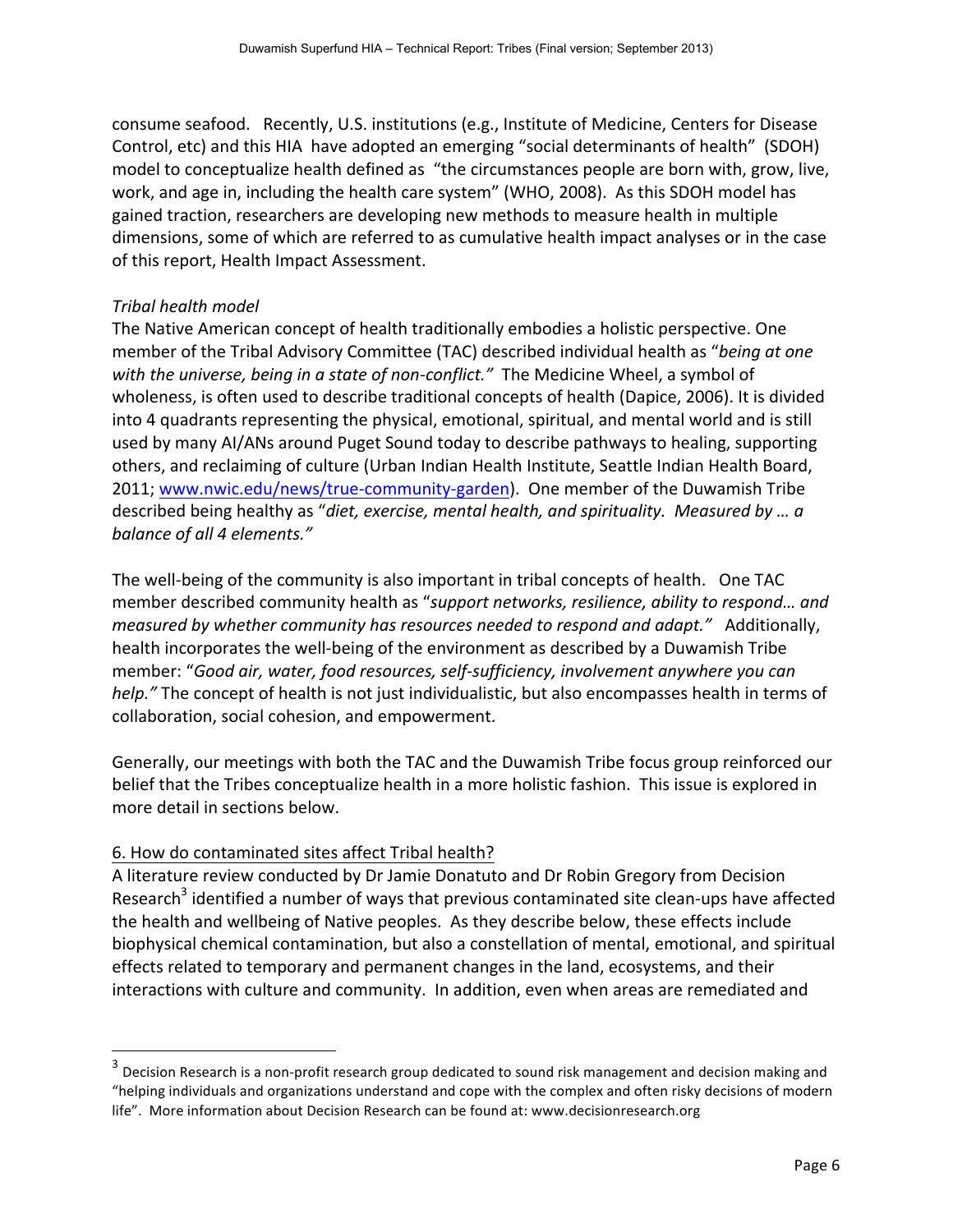made substantially cleaner, in terms of achieving equity, residual contamination may still disproportionately affect Tribes.

*Tribes across the United States have suffered from chemical contamination during and after(cleanup(events((Arquette,(2002;(Harris(&(Harper,(1997,(2004;(USEPA,(2002).( Impacts to Tribal health and well-being may stem not only from low levels of remaining contamination in areas where Tribal members have higher exposures than other people,* but from sources including but not limited to the stress, sadness, uncertainty and trauma associated with the knowledge that their homelands have been involuntarily compromised by external forces, that the homelands are still not fully restored, and that they may never be. Externally imposed trauma is defined as 'events that overwhelm a community's capacities to function in stable and generative ways' (Korn, 2002). *Community trauma can result from factors such as externally imposed habitat* destruction, economic dislocation, food security interruption, social order disruption, and *physical(relocation((Korn(&(Dyser,(2008).*

*It is well known that commonly employed institutional controls such as fish consumption advisories are not effective for many recreational and subsistence fishers (e.g., Burger,* 2000). When Tribal fishers are engaging in cultural life ways that their ancestors have practiced since time immemorial, many will continue to harvest and consume fish and shellfish even when they know about the contamination. The Swinomish elder's quote at the beginning of Donatuto et al. (2011) succinctly illustrates this point: "Like we say, it's our spiritual food so it feeds our soul; so it might poison our body, but then we'd rather nourish our soul." In addition, other institutional controls such as providing substitution species for locally caught fish may negatively impact the health and well-being of Tribal members because they are not able to "feed the soul" with the proper spiritual foods, along with more widespread concerns for all fishers regarding the source and nutritional value of the substitution foods (Decision Research, 2012).

Institutional controls can also be viewed as a direct violation of treaty rights. In the case of the Suquamish and Muckleshoot, the Boldt decision reaffirmed the Tribes' treaty-guaranteed rights to harvest seafood from usual and accustomed fishing grounds as well as the opportunity to take up to 50% of the harvestable number of fish at usual and accustomed grounds and stations (*United States v. Washington, 1974*). If pollution related fishing advisories restrict the Tribes from fully expressing their treaty rights, particularly with no meaningful options to restore those rights and make their situation whole, then they have been substantially disempowered. If a Tribe is denied a traditional and treaty-guaranteed resource, the Tribe cannot simply use a different river. No such alternative resource exists, and it would have less or no value to exercise Tribal rights nor the meaning necessary to carry forth cultural traditions. Furthermore, this disempowerment occurs in the context of a long history of lost or denied Tribal rights and resources, even when seemingly guaranteed in writing. Empowerment and disempowerment are fundamental determinants of health (WHO, 2006), and disempowerment in this setting has potentially broad repercussions for Tribal population health and well-being.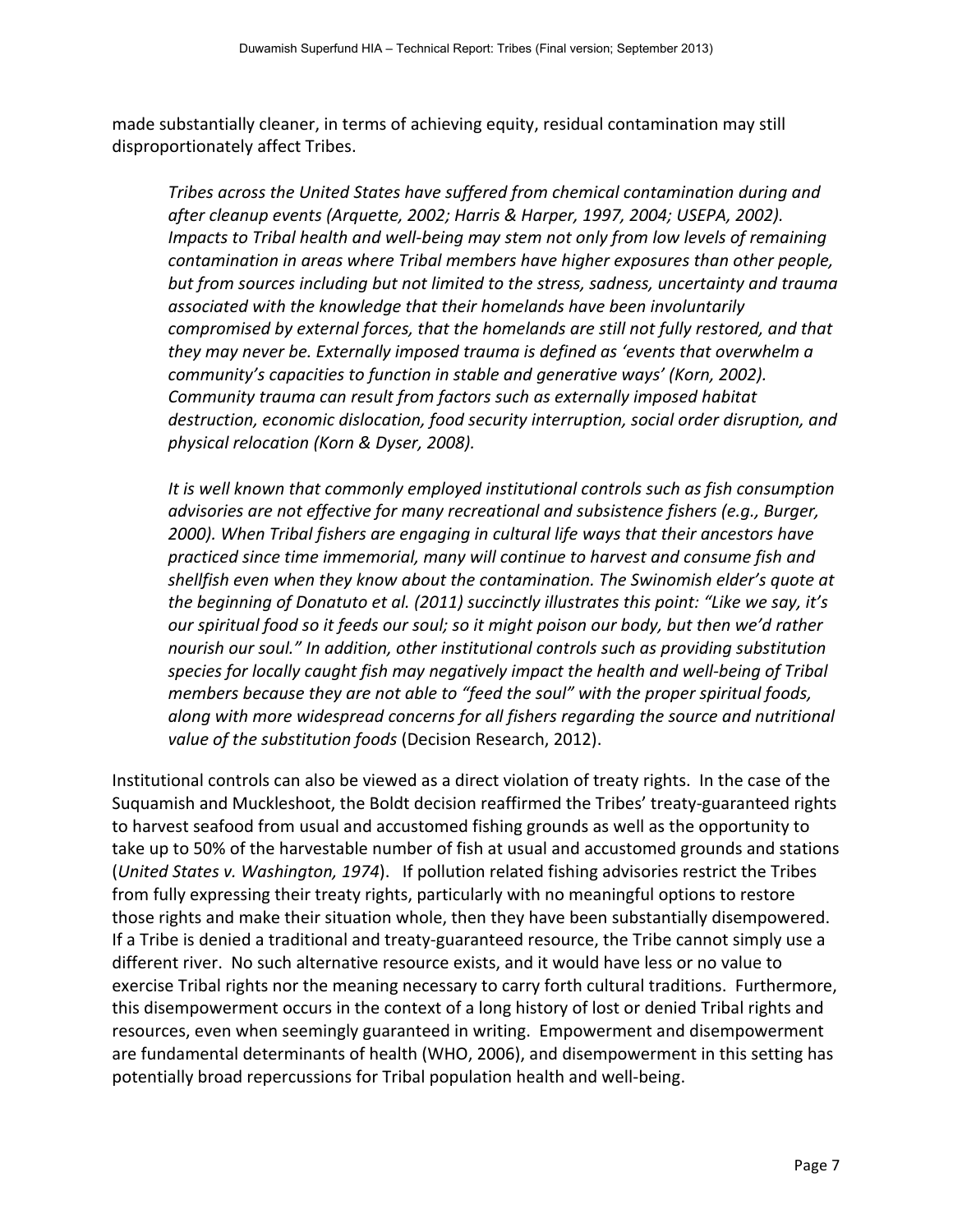# 7. How will the Duwamish Superfund proposed plan affect health?

In this section, we discuss the ways in which Tribal health may be affected by the Duwamish River cleanup (Figure 1). We start with the health effect that has had the most public attention and most research done on it: the potential for human exposure to chemical contaminants through the use of a conventional EPA human health risk assessment. This is followed by a discussion of an alternative way of assessing contaminant effects on health as seen through a Tribal lens using Indigenous Health Indicators. Finally, we describe how the Tribal Advisory Committee and Duwamish Tribe conveyed their concerns about the cleanup and how it might affect their health.

# *Effects of contaminant exposure on health*

The baseline human health risk assessment (HHRA) for the Lower Duwamish Waterway (LDW) Superfund Site was finalized in November, 2007 as part of the Remedial Investigation and refined in the Final Feasibility Study in October, 2012 (Lower Duwamish Waterway Group, 2012). The HHRA was conducted "to provide an evaluation of the potential threat to human health and the environment in the absence of any remedial action." (Lower Duwamish Waterway Group, 2012). In turn, the HHRA would provide the basis for determining whether or not remedial action was necessary.

The HHRA presents risk estimates for several exposure scenarios wherein people could potentially be exposed to contaminants of concern by dermal contact with sediments and through seafood consumption. Contaminants of concern are identified as contaminants posing an excess lifetime cancer risk of greater than  $1 \times 10^{-6}$  (1 in 1,000,000) for chemicals causing carcinogenic effects and having a Hazard Quotient (HQ) greater than 1 for chemicals causing non-cancer health effects. To assess the potential for non-cancer effects posed by multiple chemicals, HQ's are summed and a hazard index (HI) is calculated. When either the HQ or HI exceed unity (1), there is concern for potential health effects and action is recommended.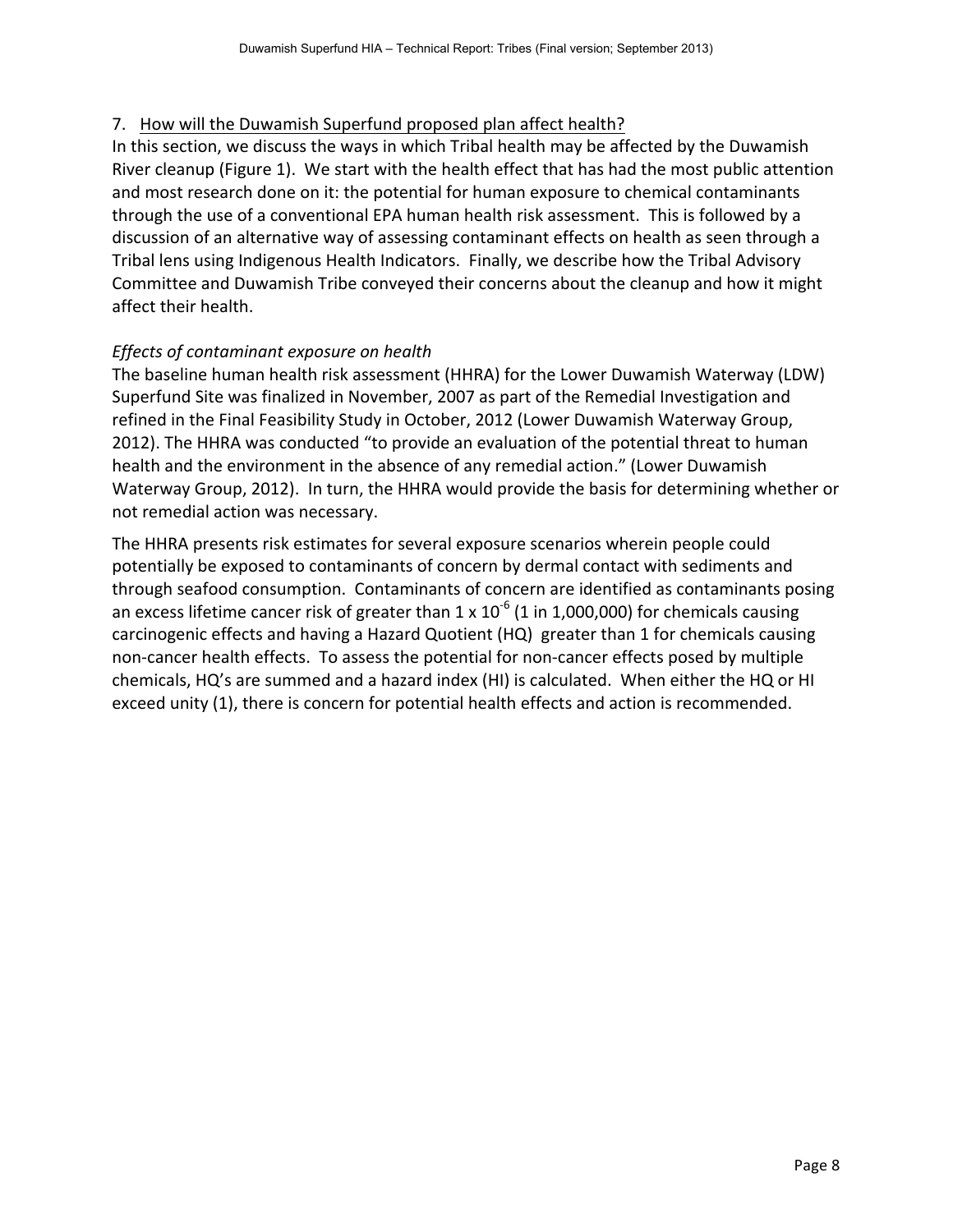

Dermal contact with sediments near Duwamish Long House - Duwamish Tribe members have expressed concern about dermal contact (particularly children) with contaminated sediments when they are playing on the beach across from the Long House, performing ceremonies, and using the beach to launch canoes (e.g., Canoe Journey). As presented in the Remedial Investigation, total excess cancer risk estimates from exposure to contaminated sediments at all 8 beach areas ranged from 5 in 1,000,000 (5  $\times$  10<sup>-6</sup>) to 5 in 100,000 (5  $\times$  10<sup>-5</sup>) for the eight individual beach play areas evaluated as part of the beach play scenarios (Lower Duwamish Waterway Group, 2007). Non-cancer HQs were less than 1 for all of the eight beach play areas. For Beach 2, where the Duwamish Long House is located, total risks from beach play was 9 in 100,000 (9  $\times$ 10<sup>-5</sup>) with carcinogenic polycyclic aromatic hydrocarbons (cPAHs) being the main risk driver 8 in 100,000 (8 x  $10^{-5}$ ) (Lower Duwamish Waterway Group, 2007).

Fish Consumption - Exposure to eating contaminated seafood is the main "risk driver" justifying remedial action of the LDW sediments. Mean fish and shellfish consumption rates for Washington State Tribes range from a low of 63.2 grams/day (four Columbia River Tribes) to 72.9 grams/day for the Tulalip and Squaxin Tribes, to a high of 213.9 grams/day for the Suquamish Tribe (CRITFC, 1994; Toy, 1996; The Suquamish Tribe, 2000). However, the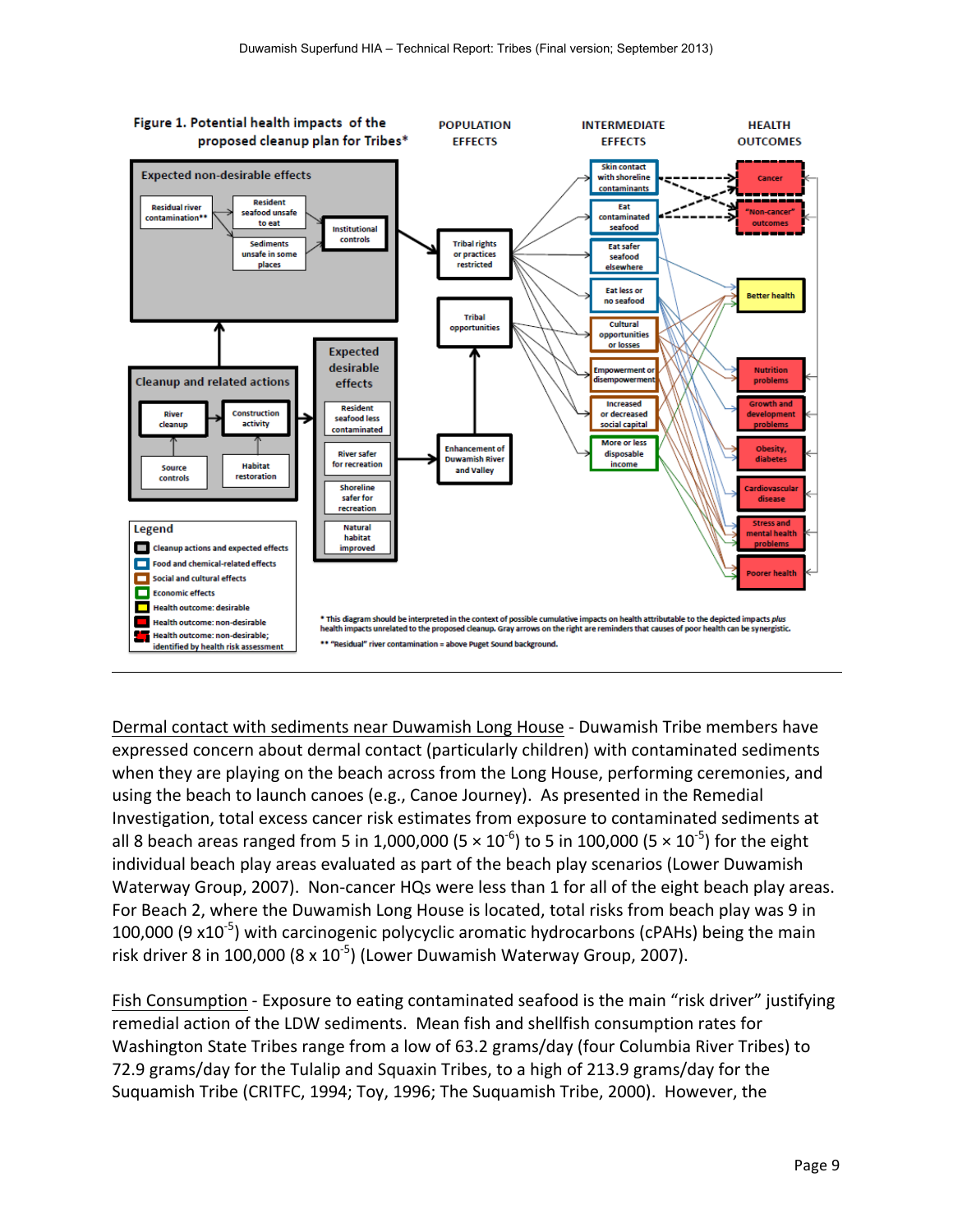reasonable maximum exposure scenario in the HHRA for LDW seafood consumption is based on adult and child seafood consumption data for the Tulalip Tribe (who do not have Tribal fishing rights in the Duwamish). Suquamish seafood consumption rates were not used by EPA in the HHRA with the justification that there currently is not enough habitat in the Duwamish River to sustain these consumption rates (Lower Duwamish Waterway Group, 2007).

Baseline (before River cleanup) estimated excess lifetime cancer risks are highest for the seafood consumption scenario at 4 x  $10^{-3}$  (4 in 1,000; Tulalip data) and 3 x  $10^{-2}$  (3 in 100; Suquamish data) with polychlorinated biphenyls (PCBs), inorganic arsenic, carcinogenic polycyclic aromatic hydrocarbons (cPAHs) and dioxins/furans contributing to the majority of the risk (USEPA, 2013; Lower Duwamish Waterway Group, 2007; 2012). For non-cancer health effects, arsenic and PCBs are the main "risk drivers" for the Tulalip seafood consumption scenario, contributing to a non-cancer HI of 44. For the Tulalip child seafood consumption scenario, PCBs, arsenic, tributyl tin and vanadium contribute to a non-cancer HI of 100. For the Suquamish adult seafood consumption scenario, PCBs, arsenic, chromium, mercury, tributyl tin and vanadium contribute to a non-cancer Hazard Index of 340 (Lower Duwamish Waterway Group, 2007; 2012). Chemicals cause different non-cancer effects (endpoints) on different parts of the body. The most significant endpoints for PCBs are developmental, immunological, and neurological.

According to the proposed plan (2013), Remedial Action Objective (RAO) 1 is to "Reduce human health risks associated with the consumption of contaminated resident LDW fish and shellfish by adults and children with the highest potential exposure to protective levels. PCBs, arsenic, cPAHs, and dioxins/furans are the primary risk drivers that contribute to the estimated cancer and non-cancer risks from consumption of resident seafood." However, the Final Feasibility Study (2012) indicates that that even after "cleanup," residual contamination will result in Tribal adult excess cancer risks of 2  $x10<sup>-4</sup>$  (2 in 10,000) and a non-cancer effects Hazard Index of 4 based, on the Tulalip Tribe exposure scenario. Tulalip child non-cancer risks are estimated to be at a HI of 8. Suquamish Tribe residual cancer and non-cancer effects have not been calculated.!!!!

Particularly considering that unrestricted Suquamish child mean fish consumption rate is approximately 9 times higher than Tulalip consumption rates (24.8 grams/day vs 2.7 grams/day; The Suquamish Tribe, 2000), it is highly likely that Suquamish children's health would be compromised, not just during 17 years of active cleanup and recovery, but continuing thereafter and potentially in perpetuity. As a result of the residual sediment contamination and resulting seafood contamination, "institutional controls designed to reduce exposure" are assumed to be required, also in perpetuity. Even utilizing a conventional HHRA, a range of negative health impacts (particularly to children) from unrestricted fish consumption from the LDW site are predicted for many years to come (EPA, 2013).

# Limitations of the conventional risk assessment approach

The EPA has acknowledged that its current risk assessment approach is inadequate in that it focuses on a small range of chemicals and a small number of exposure pathways (USEPA, 1997).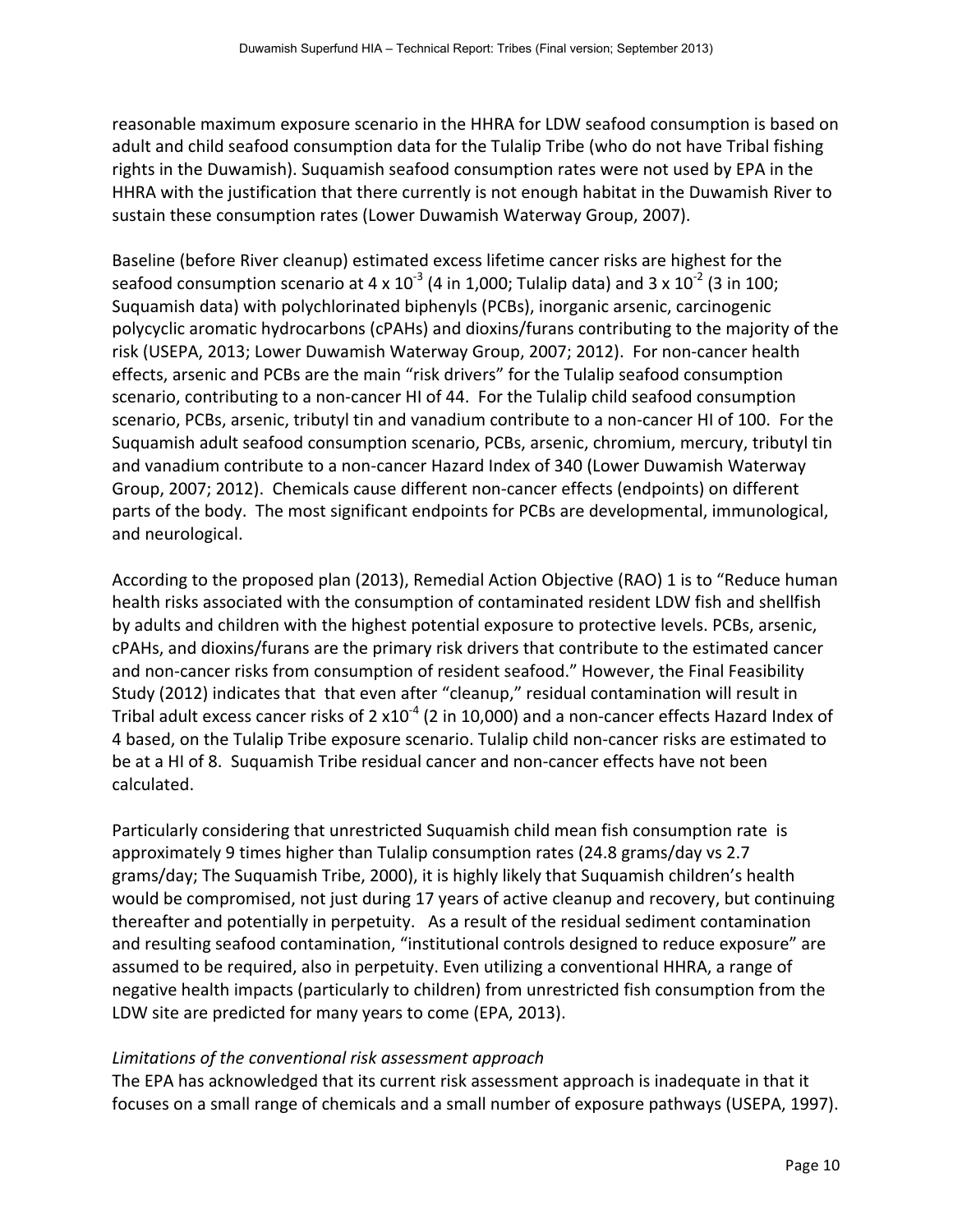The approach does not account for synergistic effects (increased risks of a disease from combined exposures) and cumulative health risks (Schwartz et al, 2011). Cumulative risk is defined as "the combined threats from exposures via all relevant routes to multiple environmental stressors, including biological, chemical, physical, and psychosocial entities" (USEPA, 2003). Recent cumulative risk assessments are incorporating both chemical and nonchemical stressors (e.g., low income, substandard nutrition, poor built environment) that can influence vulnerability (OEHHA, 2010; Sexton, 2012; Gould & Cummings, 2013). In cumulative risk assessment, vulnerability acknowledges that disadvantaged, underserved, and overburdened communities exhibit physical, social, and cultural burdens that make the effects of environmental pollution worse than for the general population (EPA, 2004)

Not surprisingly, the residual seafood contamination levels do not encompass the full range of potential health effects as seen through a Tribal lens. Arquette et al (2002) described why the risk assessment process is inadequate in the case of the Mohawk territory of Akwesasne on the Saint Lawrence River, where PCBs and other toxic chemicals have affected their health. Because of the direct adverse health effects associated with consuming PCB contaminated fish and wildlife, the Mohawk were forced to abandon cultural practices that were an inherent part of maintaining their health. Even if exposure to toxic chemicals is reduced, alternative nontraditional foods have resulted in diets that are higher in fat and calories and lower in nutrients, which in turn is linked to health problems such as obesity, diabetes, heart disease, and cancer (Arquette, 2002; USEPA, 2002).

Forced changes in traditional cultural practices have other health implications. Much evidence on the social determinants of health point to health impacts for people who lose a sense of control over their environment (Marmot, 2004). In the case of the Mohawk, the health of the natural world is directly linked to their own health (Arquette, 2002). The Medicine Wheel's four quadrants include all races, all life (e.g., eagle, salmon), and traditional medicines (e.g., sage, cedar), all of which are considered sacred and equal and reflected in the Lakota prayer, "We are all related" (Dapice, 2006).

The HIA team heard this sentiment expressed by one of its Tribal Advisors, who said, "the salmon and the eagles are our cousins and when they are sick, we are too."

# *Tribal* concerns about the Duwamish Superfund cleanup plan

The HIA team met with both the Tribal Advisory Committee (consisting of two Duwamish Tribe members and two professional staff representatives for the Suquamish - The Muckleshoot chose not to participate in the HIA advisory process) and eight members of the Duwamish Tribe to discuss how the river cleanup could potentially impact the Suquamish and Duwamish Tribes. The information provided below combines the responses of the two groups. It should be noted that the individuals participating in the process spoke only from their own perspectives and on behalf of themselves, and their perspectives do not necessarily reflect those of the Suquamish or Duwamish Tribes.

Both the TAC and the Duwamish Tribe participated in a small-group exercise which asked how the cleanup both during River cleanup construction activities and post-cleanup could potentially impact or change their communities in "good" (beneficial) and "bad" (adverse) ways. Beneficial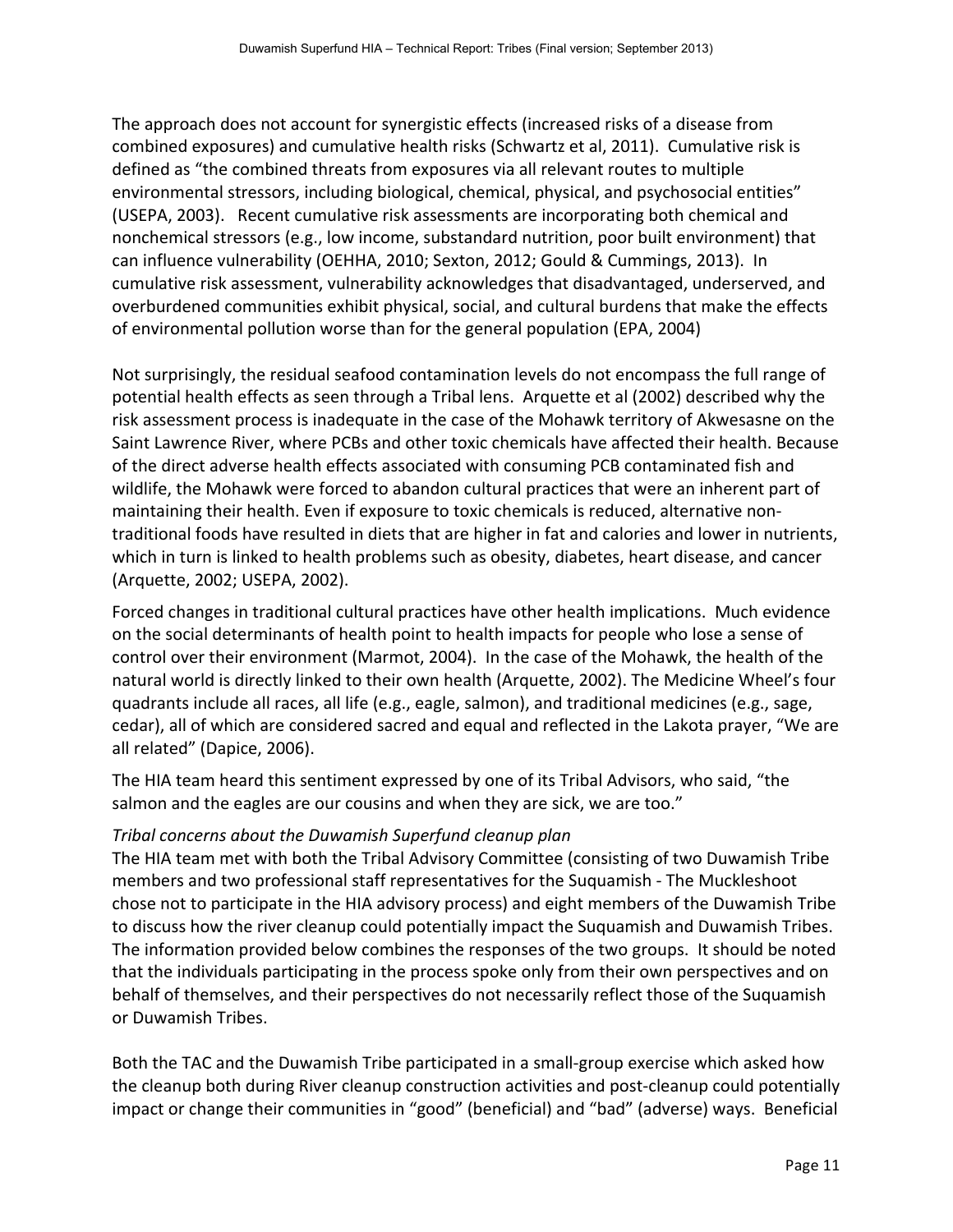themes that were discussed during cleanup construction activities were the *empowerment* gained because the Tribes were a part of the decision making process; a sense of *ownership*; raising awareness; and *river progress*. Beneficial themes from post-cleanup activities repeated a sense of *ownership*; *accomplishment* and *pride*; *access to land and resources* that were not available in the past; and a return of the *spiritual aspect of the place itself*. One Duwamish Tribe participant mentioned and many concurred that after cleanup activities there would be more *Duwamish Tribe ceremonies on the river.* 

Both the TAC and the Duwamish Tribe expressed sentiment that adverse effects that could occur during cleanup activities include *community disruption* and *restricted access* to the River because of traffic, noise, and dredging causing more contamination, which may result in feelings of *cynicism* and *disempowerment*. Adverse themes that were discussed for postcleanup included apprehension about unmet expectations because the River is *not 100% recovered* and that *apathy may set in or there may be reinforced cynicism.* In addition, both the TAC and Duwamish expressed concerns for both their Tribes and the residents of South Park and Georgetown that *displacement* and *gentrification* might occur (see appendix: Effects of Cleanup Plan on Local Residents Report).

The information gathered from both the TAC and Duwamish Tribe meetings suggests that the Tribes have identified likely health determinants stemming from the cleanup that have not been addressed in the conventional risk assessment.

## Alternative way of evaluating risk: Indigenous Health Indicators

Dr. Jamie Donatuto and Dr. Robin Gregory from Decision Research (Eugene, Oregon) served as technical advisors to the HIA team and Tribal Advisory Committee. Drs. Donatuto and Gregory are in the process of developing an evaluation tool that explores how contamination of Coast Salish natural resources may affect Tribal health (Donatuto et al, 2011; *manuscript in progress*). Decision Research describes Indigenous Health Indicators below and recommends that their application could be applied to the Superfund Site cleanup if Tribal Council approval was granted (Decision Research, 2012).

*In order to encompass the way that Tribes envision health, researchers have been* working with several Coast Salish Tribes to create a set of health indicators that better describe the many and nuanced connections between the health of tribal communities *and the health of their natural resources. These indicators, called Indigenous Health Indicators (IHIs), have been developed to be easy to use and to understand by both the community and decision-makers outside the community. The indicators combine science*based with community-based sources of information, a key requirement in developing culturally relevant measures of impact (Failing et al, 2007) and seek to combine the benefits and familiarity of narratives and stories about different levels of health impact with quantitative measures based on a combination of natural, proxy, and constructed *scales((Keeney(&(Gregory,(2005).*

The six IHIs (Table 2) developed to date are straightforward and have the flexibility to be tailored to an individual community's characterization of health. They can be used in a *number of ways: to obtain a snapshot of current health conditions, to establish a*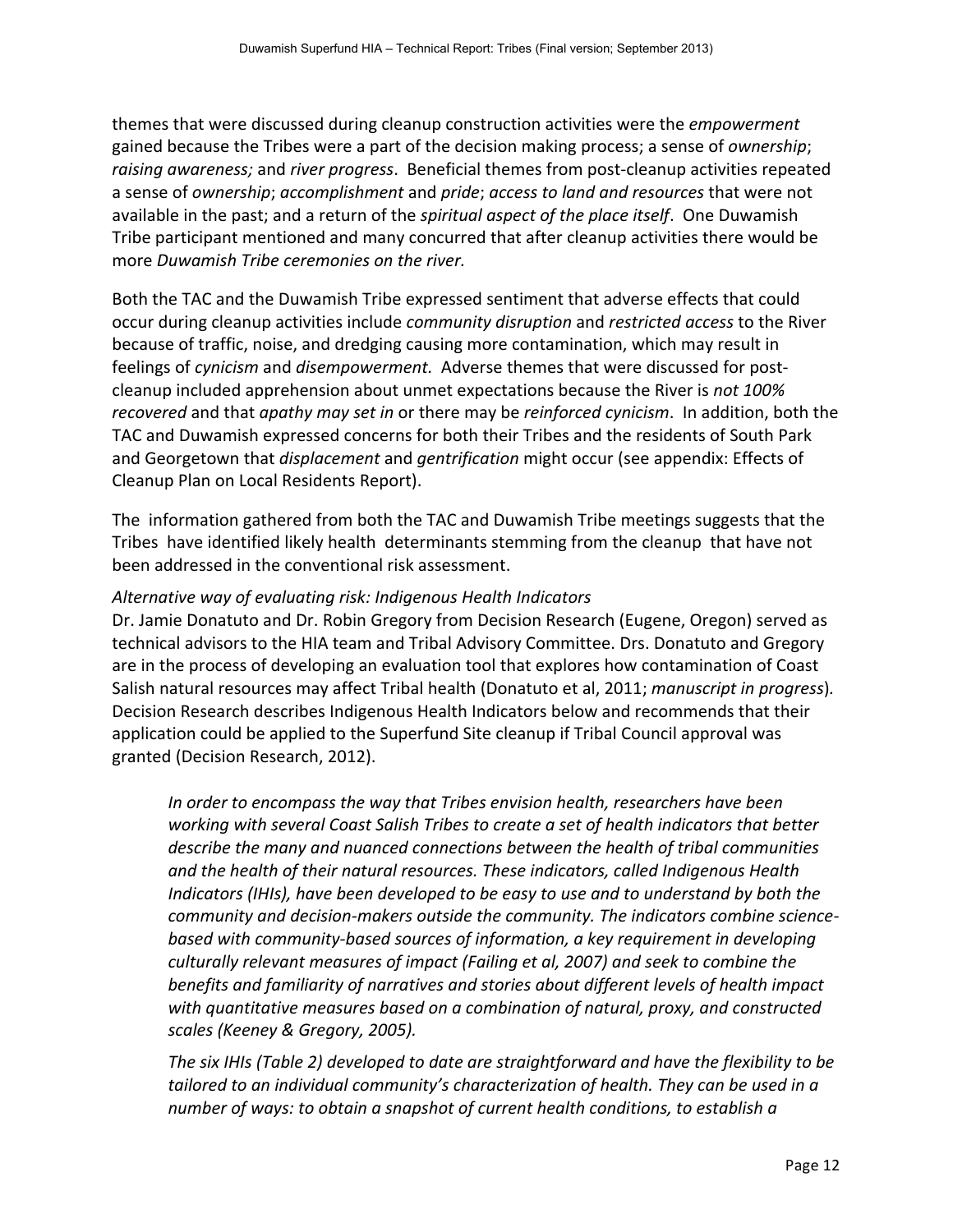baseline of health that can be re-evaluated over time, and/ or to prioritize which *indicators to focus on in specific scenarios (e.g., in a cleanup). Most importantly, the IHIs* describe many health priorities that are often considered "intangible" and therefore *omitted(from(conventional(health(assessment(frameworks((Donatuto(et(al,(manuscript(in( progress).*

The IHIs have not yet been employed with the Tribes in this Lower Duwamish Waterway Health Impact Assessment. However, if applied in the future, the IHIs could provide one avenue that would allow impacted Tribal communities to more effectively demonstrate how and to what degree the Superfund cleanup plan could impact their communities. Because several Coast Salish Tribes have participated in the development of the IHIs, the *indicators may be applicable in and resonate with each of the Tribal communities with* little adjustment of the indicator descriptions. However, the degree of applicability is a question to be addressed by the Tribes themselves. In order to first refine and then potentially employ the IHIs, for example, the Council of each Tribal community would *need to review the indicator set and decide whether the Tribe would like to employ the IHIs to assist them in gathering relevant health information. After use of the IHIs has* been approved by a Council, the IHIs may be used in a number of ways within the *community, beginning with aiding understanding and communication regarding aspects* of how that community defines and prioritizes health (Decision Research, 2012).

## **Table 2: Indigenous Health Indicators**

**Community Connection:** Community members are actively participating in community functions and helping each other, particularly in connection with the harvest, preparation, and storage of natural resources.

**Natural Resources Security:** Local natural resources (land and aquatic plants and animals) are abundant and accessible such that they can support a healthy ecosystem(s) and healthy human community. The community equitably shares these natural resources.

**Cultural Traditions:** The community is able to carry forth their cultural traditions in a respectful and fulfilling way using the local natural resources.

**Education:** Knowledge, values and beliefs are actively passed on from elders to youth.

**Self-determination:** Communities develop and enact their own healing, development and restoration programs.

**Well-being:** Community members maintain their connection to their homeland, confident that their health and the health of the next several generations are not at risk due to contaminated natural resources.

Source: Donatuto, Gregory & Campbell, M.S. in progress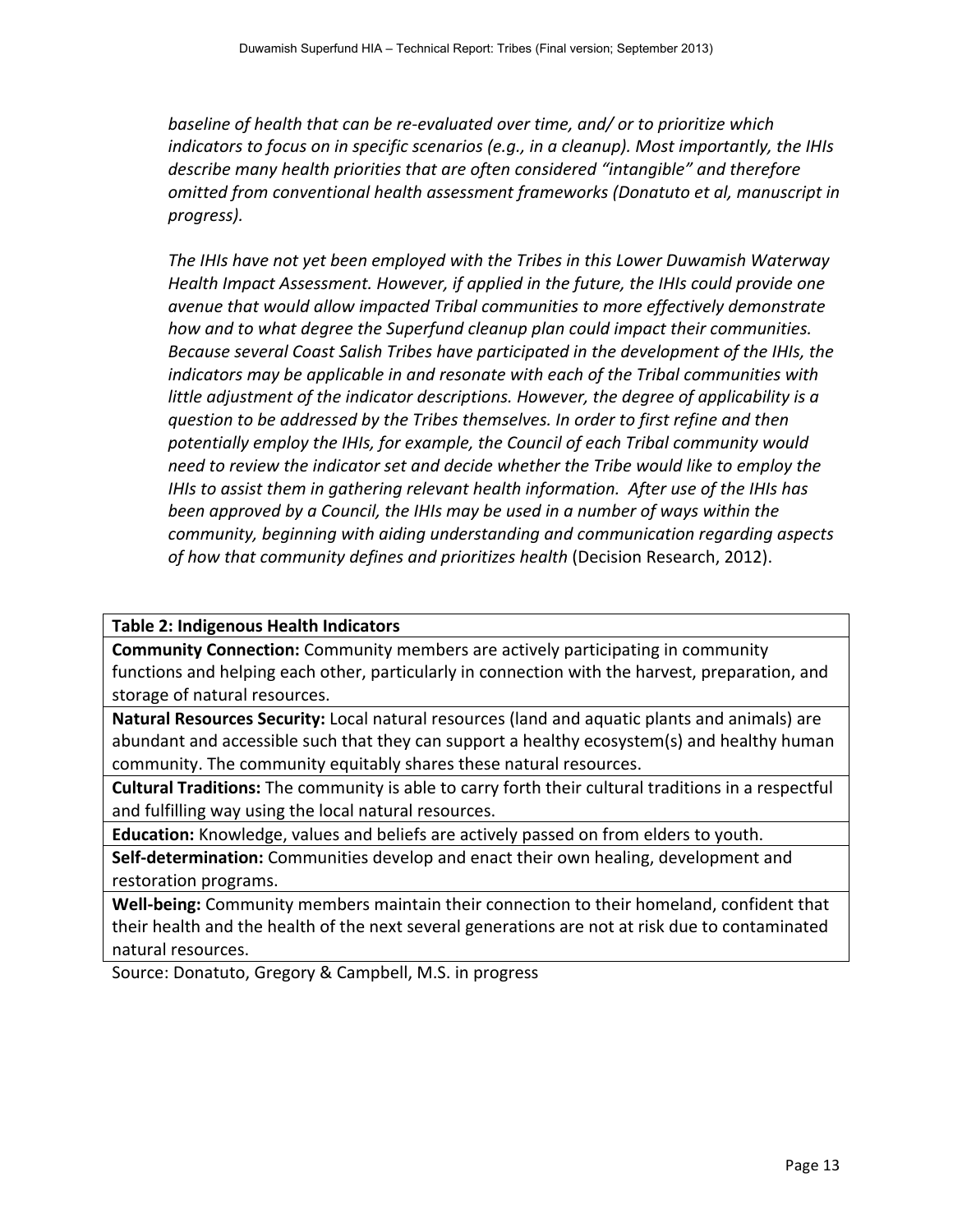8.0 Summary and Characterization of expected health effects for the three affected Tribes This section summarizes what has been learned about potential unintended and unexamined health consequences of the Superfund Cleanup on the Duwamish, Suquamish, and Muckleshoot Tribes through the eyes of the HIA team and the Tribal Advisory Committee. Rather than characterizing the effects using parameters such as likelihood, severity, magnitude or frequency (see appendix: Effect Characterization), a narrative characterization approach is used.

- Residual contamination The conventional EPA risk assessment has shown that the three affected Tribes are disproportionately impacted by the Duwamish Superfund Site baseline contamination relative to the general population. In addition, residual risks post active cleanup activities will continue to be substantial. Tribal health outcomes are likely to be worse than predicted by the conventional risk assessment because: 1. The risk assessment approach does not account for fundamental aspects of Tribal health and well-being, and considers health as only the absence of cancer and "non-cancer" effects; and 2. Any river-related risks are compounded by existing Tribal health disparities (Table 1) and cumulative risks from both chemical and nonchemical stressors such as poverty, stress, food security, and concerns about self-determination. Furthermore, although the cleanup will create a cleaner environment for all, disproportionality and inequity between the general population and the Tribes may be increased because seafood will be safe to eat at the general population seafood consumption rate but not for the Tribal seafood consumption rate.
- Institutional Controls Institutional Controls (such as fish advisories) imposed because of residual contamination restrict the amount of seafood that can be harvested by the Tribes. It is likely to affect Tribal population health through three pathways: 1. It is a violation of Tribal fishing rights which may lead to disempowerment, an established determinant of health, that can then lead to increased stress, mental health problems, and decreased well-being (as shown in Table 1); 2. It can affect food security and may prompt Tribal members to switch to alternative food sources that are not as healthy, which may cause other health problems including but not limited to obesity, diabetes, heart disease, and cancer; 3. It may affect physical health in order to protect cultural and spiritual health, since Tribal members might harvest fish in spite of biomedical warnings. As expressed by a Swinomish elder "it's our spiritual food so it feeds our soul; so it might poison our body, but then we'd rather nourish our soul." The decision to place Institutional Controls in effect until recovery is complete disproportionately affects the Tribes relative to the general population.
- Habitat renewal It is highly likely that a healthier river will improve Tribal health because sediment contact will be safer during beach play and seafood harvest. In addition, the Duwamish Tribe focus group reported that they will have more ceremonies on the river resulting in feelings of pride, ownership, and empowerment, all important determinants of health.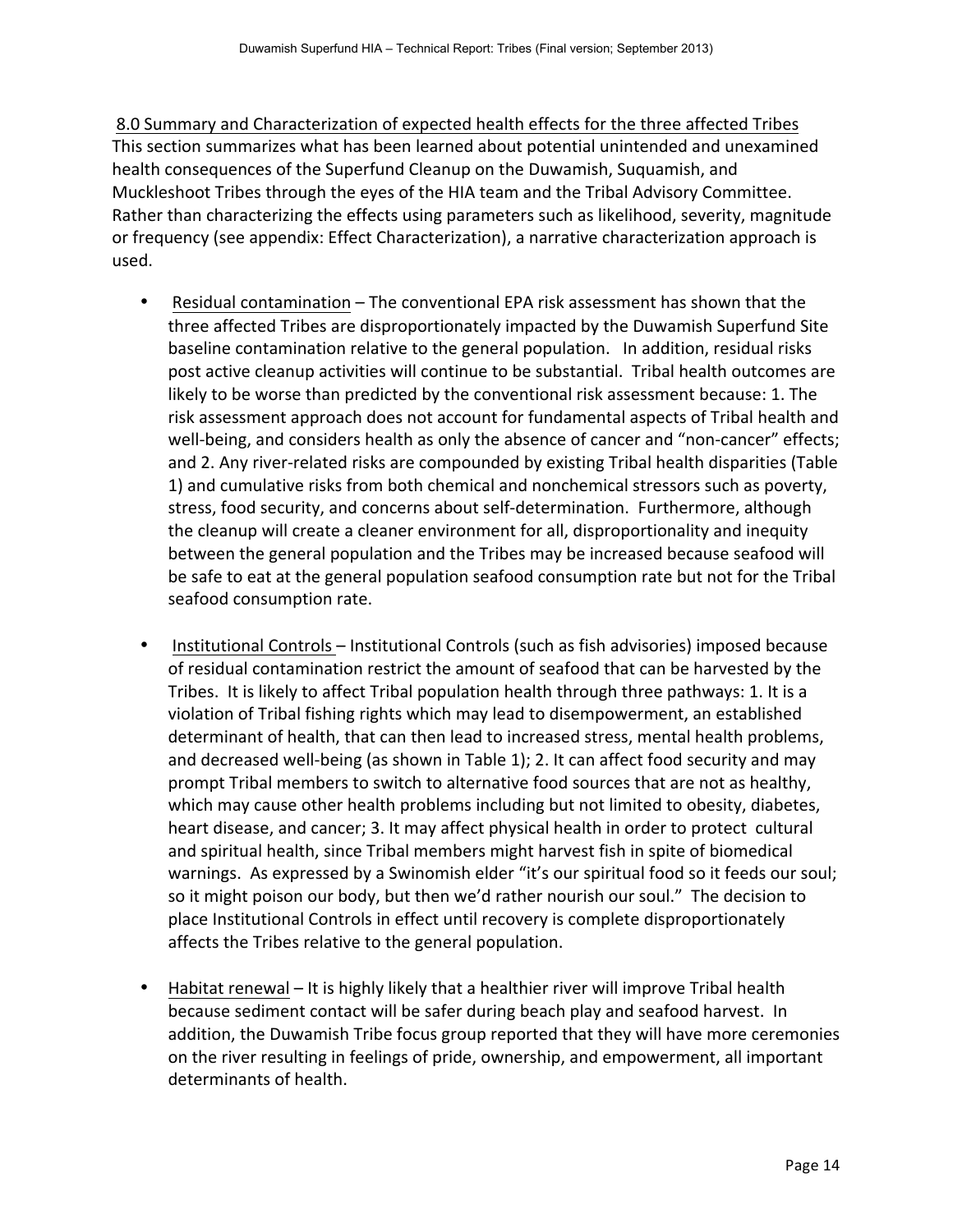## 9. Recommendations:

On February 13, 2013, the Tribal Advisory Committee met to review this technical report and develop recommendations supported by the HIA findings. The following recommendations emerged from the discussion:

1. Collaborate with Tribes to more fully address their health concerns about the river *cleanup*

Remedial Action Objective 1 is to reduce to protective levels the human health risks associated with consumption of contaminated Lower Duwamish Waterway resident fish and shellfish by adults and children with the highest potential exposure (USEPA, 2013). Despite the Human Health Risk Assessment's inadequacy in accounting for cumulative risks that may affect the Tribes, it shows that residual contamination will continue to negatively affect the Tribes' health (Lower Duwamish Waterway Group, 2012; USEPA, 2013). Collaboration with the Tribes should include a "Structured Decision Making" (Failing et al, 2012) approach during the years of monitored recovery to incorporate Tribal beliefs and values into the adaptive management process. One possible approach to account for indigenous health concerns beyond a traditional risk assessment would be to utilize the Indigenous Health Indicators (Donatuto et al, 2011; manuscript in progress). Indigenous health indicators may differ between Tribes. A formal partnership would have to be established with each affected Tribe in order to pursue this approach. Although the current cleanup plans are already considered inadequate to the TAC because of residual risks, a study like this could provide evidence that the cleanup levels should be more protective for Tribal health.

# 2. Restore Tribes' traditional resource use in accordance with Treaty Rights: Institutional Controls need to be temporary, not permanent

A long-term goal of the Tribes is to fully express their Treaty rights determined-- in the 1855 Treaty of Point Elliott where the right of taking fish at usual and accustomed grounds and stations was firmly established. As long as Institutional Controls are in effect, these treaty rights cannot be fully expressed and may result in health effects including disempowerment, cynicism, and decreased access to harvest. The definition of temporary Institutional Controls needs to be defined and negotiated with the Tribes.

# 3. Establish a "Revitalization Fund" to enhance Tribal empowerment and health until **Institutional Controls are removed:**

As illustrated in Table 1 of this report, the Tribal populations suffer significant disparities in health relative to the general population, before even considering ramifications of the proposed cleanup plan. As previously described, Institutional Controls are disempowering because they limit reserved fishing treaty rights granted to the Tribes. The TAC recommends that the Responsible Parties direct resources into the Tribal communities to redress some of the inequities that would be compounded by Institutional Controls. A Tribal "revitalization fund" for each affected Tribe could be established and funded by the Responsible Parties as long as Institutional Controls are in effect to assist in decreasing existing inequities and increase positive environmental benefits. Revitalization funds could improve community empowerment, ownership of the process as well as reduce cynicism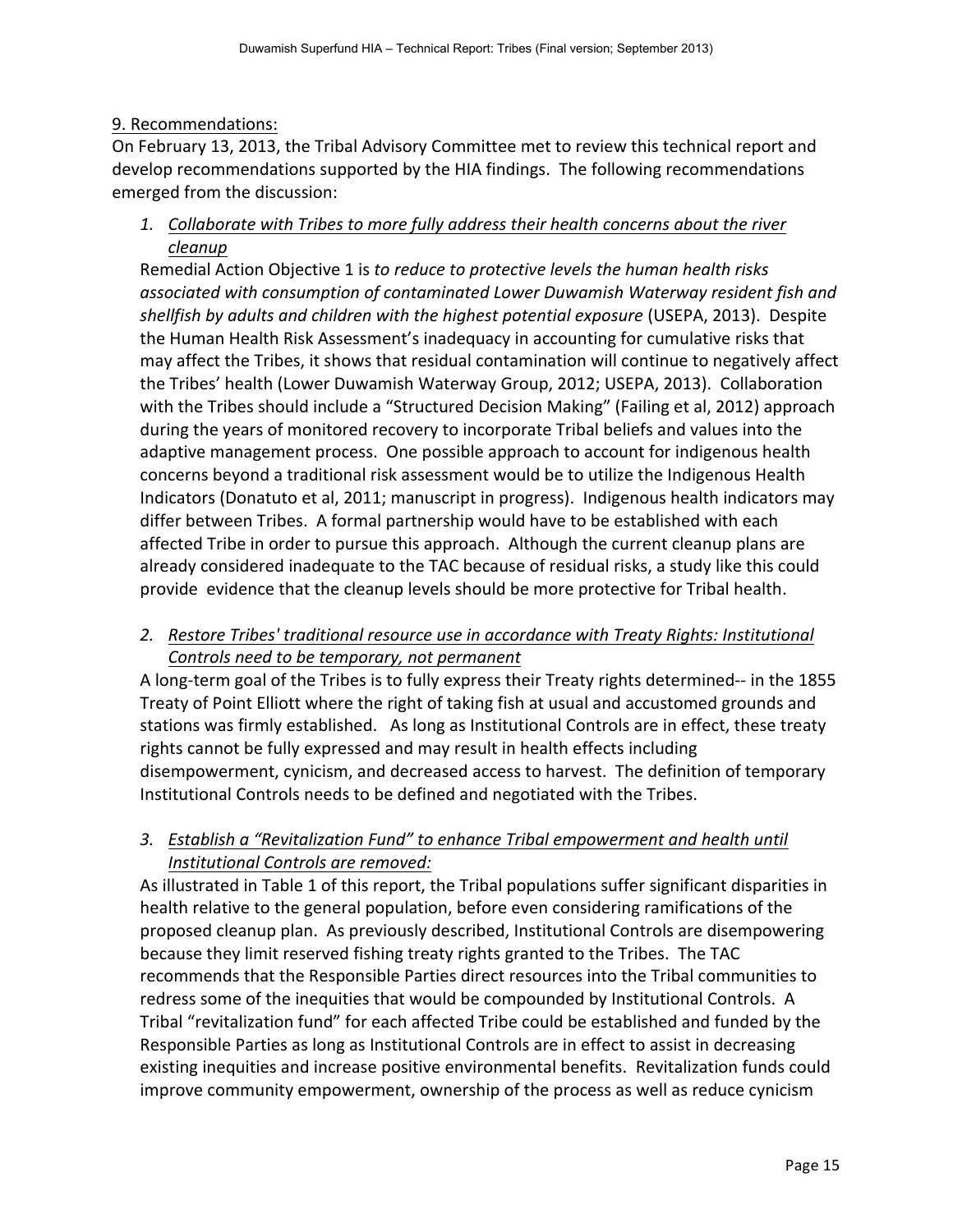that the cleanup is not yet complete. While each affected Tribe should control its own fund and choose what it would do with those funds, one TAC member gave an example of the building of a new hatchery for salmon enhancement.

Based on historical and ongoing cumulative impacts, the revitalization funding could be used to remedy disparities in housing, transportation, jobs, etc. An example of a fund like this has been established for the Harbor Community Benefit Foundation (http://hcbf.org). The foundation was established through an agreement between the Port of Los Angeles, community, environmental, health, and labor organizations in a Memorandum of Understanding (MOA). The foundation is funded by the Port of Los Angeles to improve community health, access to open space, and economic opportunities until cumulative impacts are reduced.

## 10. Limitations

The information provided in this report has limitations. First, while the statistical data about Tribal disparities relative to King County and Washington State is clear and the literature review is sound, the information collected from Tribal Advisory Committee and the Duwamish Tribe focus group is preliminary. Because the Duwamish, Muckleshoot, and Suquamish Tribes were never engaged in a formal process that asked them how the Superfund Site cleanup may affect their health through the use of their own health model, it is not possible to fully characterize how the Tribes' health will change over the course of restoring the river to its natural state. This exclusion of Tribal health concerns in a process constrained by the conventional risk assessment approach is another contributor to Tribal disempowerment, with potential repercussions for Tribal health and well-being. In fact, as demonstrated by Donatuto et al; 2011; manuscript in progress) with other Salish Sea Tribes, it is feasible to collect meaningful information about a Tribe using its own health model, and the necessary effort would probably be only a small additional fraction beyond the considerable efforts that are committed to conventional risk assessment.

Second, the Tribal Advisory Committee is small. It contains two members from the Duwamish Tribe and two professional staff representatives for the Suquamish Tribe. The Muckleshoot chose not to participate in the HIA advisory process. Although the HIA team did conduct a focus group with the Duwamish Tribe to pose questions about health and concerns about the Superfund Site, under no circumstances can the health effects characterization provided in this report be considered representative of the Suquamish or Duwamish opinions.

Finally, because the Muckleshoot did not participate in this HIA, the limited information about them in this report makes their voice appear insignificant. The Muckleshoot have made a decision to voice their opinions about the Superfund cleanup through different pathways.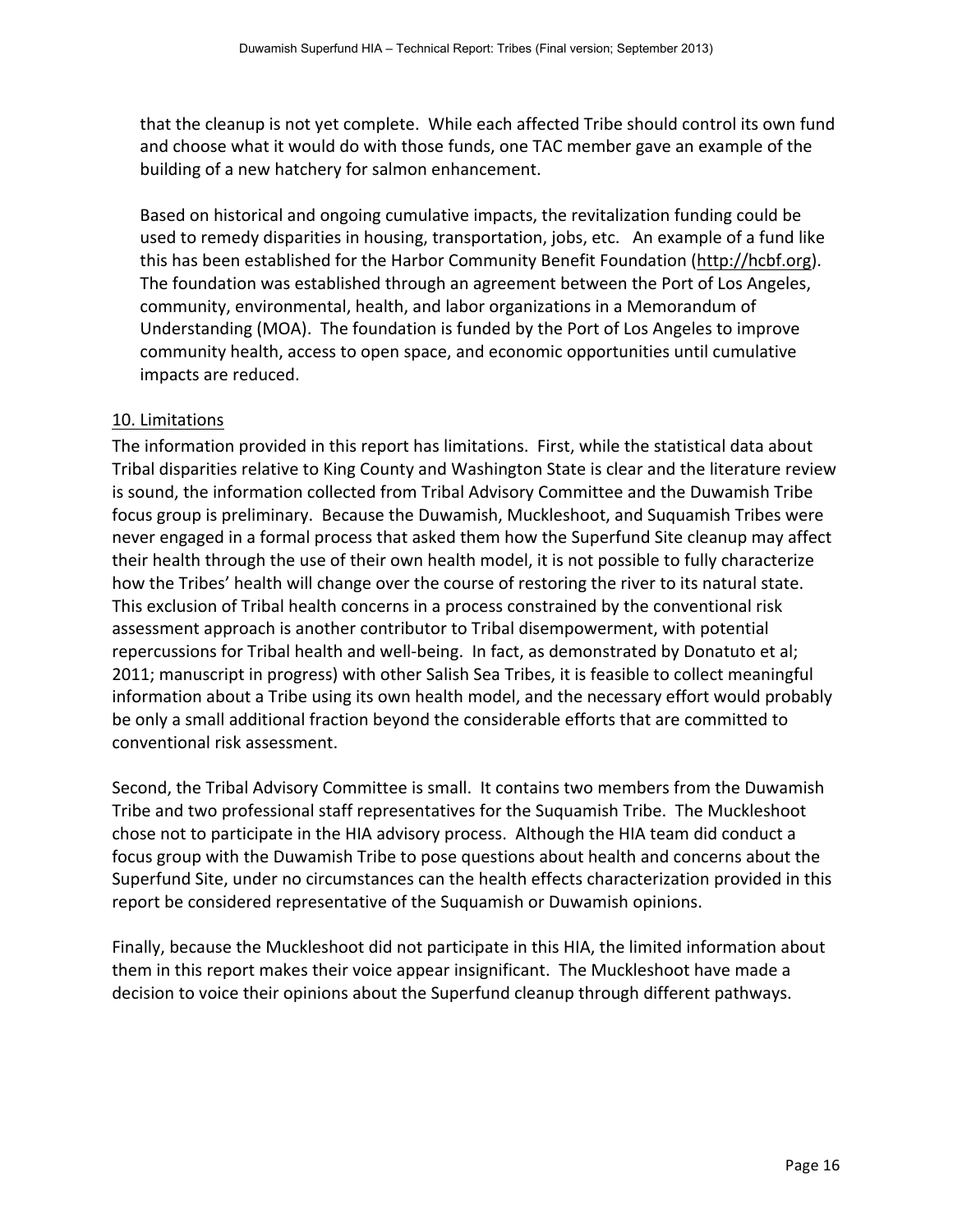#### **References)**

- Arquette, M. Cole, M., Cook, K., LaFrance, B., Peters, M., Ranson, J., Sargent, E., Smoke, V. & Stairs, A. 2002. Holistic risk-based environmental decision making: A Native perspective. *Environmental Health Perspectives* 11: 259-264.
- Burger, J. 2000. Consumption Advisories and Compliance: The Fishing Public and the Deamplification of Risk. Journal of Environmental Planning and Management, Vol. 43, Iss. 4.
- CRITFC (Columbia River Inter-Tribal Fish Commission). 1994. A Fish Consumption Survey of the Umatilla, Nez Perce, Yakama, and Warm Springs Tribes of the Columbia River Basin. Technical Report 94-3., Portland, Oregon.
- Dapice, A.N. 2006. The Medicine Wheel, *J. Transcult Nurs,* 17:251.
- Decision Research. 2012. Internal Report to Health Impact Assessment team.
- Donatuto, J., Satterfield, T. & Gregory, R. 2011. Poisoning the body to nourish the soul: Prioritising health risks and impacts in a Native American community. *Health, Risk & Society* 13: 103-127.
- Donatuto, J., Gregory, R., and Campbell, L. Community-based indicators of Indigenous health. *Manuscript in progress.*
- Duwamish Tribe: Culture and History. http://www.duwamishTribe.org/culture.html
- Failing, L, Gregory, R. & Harstone, M. 2007. Integrating science and local knowledge in environmental risk management: A decision-focused approach. *Ecological Economics* 64: 47-60.
- Failing L, Gregory, R. & Higgins, P. 2012. Science, Uncertainty, and Values in Ecological Restoration: A case study in structured decision-making and adaptive management. *Restoration Ecology.* doi: 10.1111/j.1526-100X.2012.00919.x
- Gould, L. and BJ Cummings, 2013, Duwamish valley Cumulative Health Impact Analysis, Seattle, WA, Duwamish River Cleanup Coalition.
- Gregory, R., Failing, L, Harstone, M, Long, G, McDaniels, T, and Ohlson, D. 2012. Structured Decision Making: A practical guide to environmental management choices. Wiley-Blackwell Press, Chichester, West Sussex, UK.
- Harris, S. and Harper, B. 1997. A Native American Exposure Scenario. Risk Analysis. 17: 789-795.
- Harris, S.G. and Harper, B.L. 2004. Exposure Scenario for CTUIR Traditional Subsistence Lifeways. Department of Science & Engineering, Confederated Tribes of the Umatilla Indian Reservation, Pendleton, OR.
- Keeney, R. and Gregory, R. 2005. Selecting attributes to measure the achievement of objectives. Operations Research 53: 1-11.
- Korn, L. 2002. Community trauma and development. *Fourth World Journal* 5(1): 1-9.
- Korn, L. and R. Dyser. 2008. *Preventing and Treating Diabetes Naturally: The Native Way. DayKeeper* Press, Olympia, WA.
- Lower Duwamish Waterway Group, 2007. Lower Duwamish Waterway Remedial Investigation: Appendix B - Human Health Risk Assessment, Final, Seattle, Washington, Prepared by AECOM and Windward Environmental.
- Lower Duwamish Waterway Group, 2012. Final Feasibility Study, Lower Duwamish Waterway, Seattle, Washington, Prepared by AECOM.
- Marmot, M, 2004. The Status Syndrome: How social standing affects our health and longevity; Times Books, Henry Holt and Company, pp 105-37.
- Muckleshoot Tribe: Overview: History of the Muckleshoot Tribe and its reservation. http://www.muckleshoot.nsn.us/about-us/overview.aspx.
- OEHHA, 2010. *Cumulative Impacts: Building a scientific foundation*. Office of Environmental Health Hazard Assessment and California Environmental Protection Agency.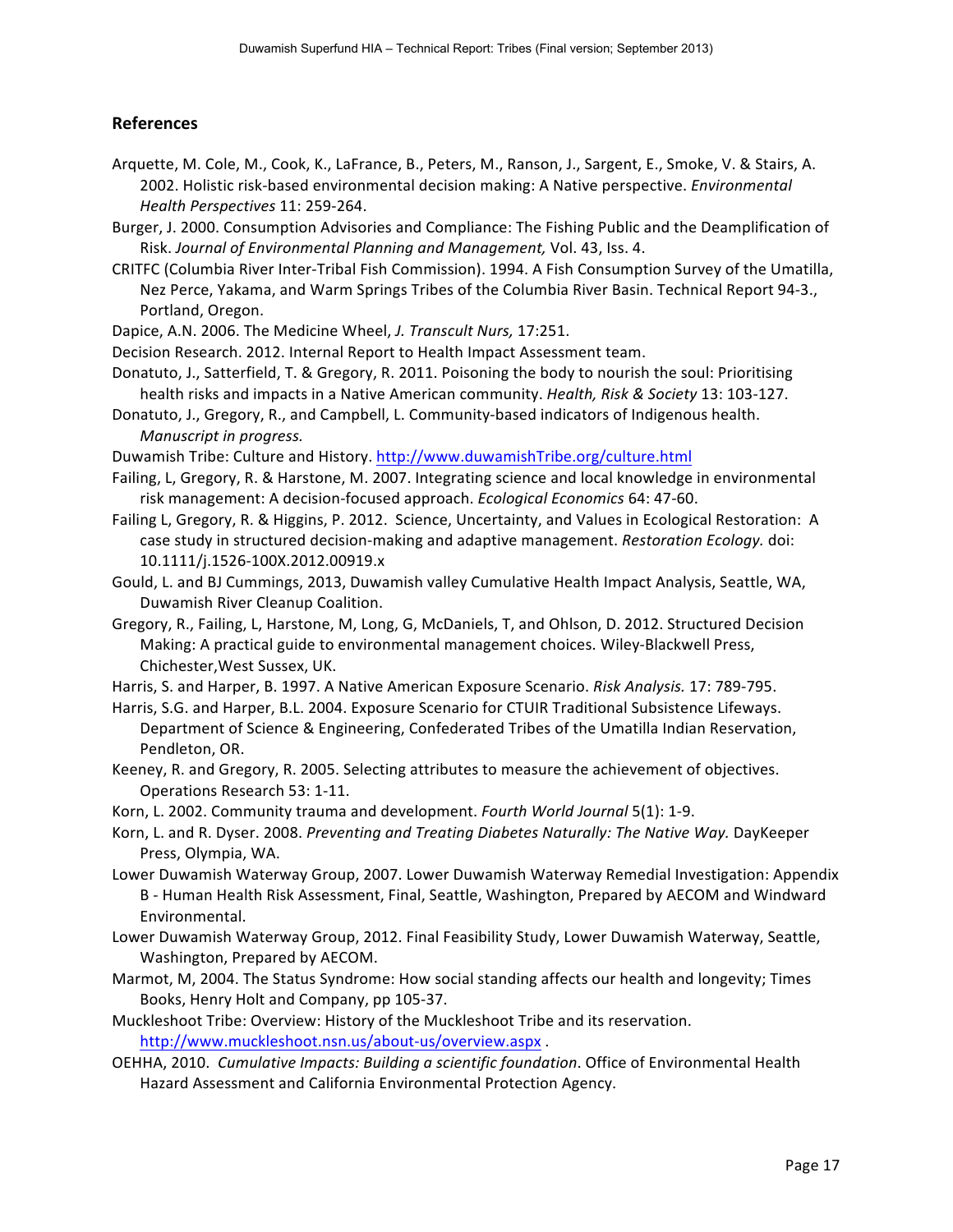- O'Neill, Catherine, Fishable Waters (2013). American Indian Law Journal, Vol. 1, Issue 2, Spring 2013. Available at SSRN: http://ssrn.com/abstract=2263490
- Sexton, K. 2012. Cumulative Risk Assessment: An Overview of Methodological Approaches for Evaluating Combined Health Effects from Exposure to Multiple Environmental Stressors. *Int J. Environ Res. Public Health*, 9, 370-390.
- Schwartz, J, D. Bellinger, T. Glass; 2011; Expanding the Scope of Environmental Risk Assessment to Better include Differential Vulnerability and Susceptibility, *American Journal of Public Health*, 101, S1, S88-93.

The SuquamishTribe. History and Culture. http://www.suquamish.nsn.us/HistoryCulture.aspx

- The SuquamishTribe. 2000. Fish consumption survey of the Suquamish Indian Tribe of the Port Madison Indian Reservation, Puget Sound Region. The Suquamish Tribe. 15838 Sandy Hook Road, PO box 498, Suquamish, WA 98392.
- Toy, K.A., Polissar, N.L., Liao, S., and Mittelstaedt, G.D. 1996. A Fish Consumption Survey of the Tulalip and Squaxin Island Tribes of the Puget Sound Region. Tulalip Tribes, Department of Environment, 7615 Totem Beach Road, Marysville, Washington 98271.
- US Census Bureau; Matrices: GCT1701, B15002, DP03; generated by Just Health Action; using American Factfinder; 2010, http://factfinder2.census.gov; (November, 2012).
- U.S. Environmental Protection Agency. 1997. Guidance on Cumulative Risk Assessment. Part 1- Planning and Scoping; Science Policy Council: Washington, D.C.
- U.S. Environmental Protection Agency. 2002. National Environmental Justice Advisory Council Fish Consumption and Environmental Justice. http://www.epa.gov/environmentaljustice/resources/publications/nejac/fish-consumpreport\_1102.pdf.
- U.S. Environmental Protection Agency, 2003. Framework for Cumulative Risk Assessment; Risk Assessment Forum; Washington D.C.
- U.S. Environmental Protection Agency, National Environmental Justice Advisory Council Cumulative Risks/Impacts Work Group, 2004, Ensuring Risk Reduction in Communities with Multiple Stressors: Environmental Justice and Cumulative Risks/Impacts. Available at: http://www.epa.gov/compliance/ej/resources/publications/nejac/nejac-cum-risk-rpt-122104.pdf; Accessed June 5, 2013.
- U.S. Environmental Protection Agency, 2006. Paper on Tribal issues related to Tribal traditional lifeways, risk assessment, and health and well-being: Documenting what we've heard. #530DO6001 National EPA - Tribal Science Council, Washington D.C.
- U.S. Environmental Protection Agency. 2013. Proposed Plan: Lower Duwamish Waterway Superfund Site.
- UNITED STATES of America, Plaintiff, Quinault Tribe of Indians on its own behalf and on behalf of the Queets Band of Indians, et al., Intervenor-Plaintiffs, v. STATE OF WASHINGTON, Defendant, Thor C. Tollefson, Director, Washington State Department of Fisheries, et al., Intervenor-Defendants Civ. No. 9213 UNITED STATES DISTRICT COURT FOR THE WESTERN DISTRICT OF WASHINGTON, TACOMA DIVISION 384 F. Supp. 312; 1974 U.S. Dist. LEXIS 12291 February 12, 1974

Whitehead M. 1992. The concepts and principles of equity in health, Int. J. Health Serv. 22:429-45

- Wolfley, J. 1998. Ecological risk assessment and management: Their failure to value indigenous traditional ecological knowledge and protect Tribal homelands. American Indian Culture and *Research Journal.* 22: 151-169.
- WHO (World Health Organization), Europe. 2006. What is the effectiveness of empowerment to improve health? Health evidence Network.